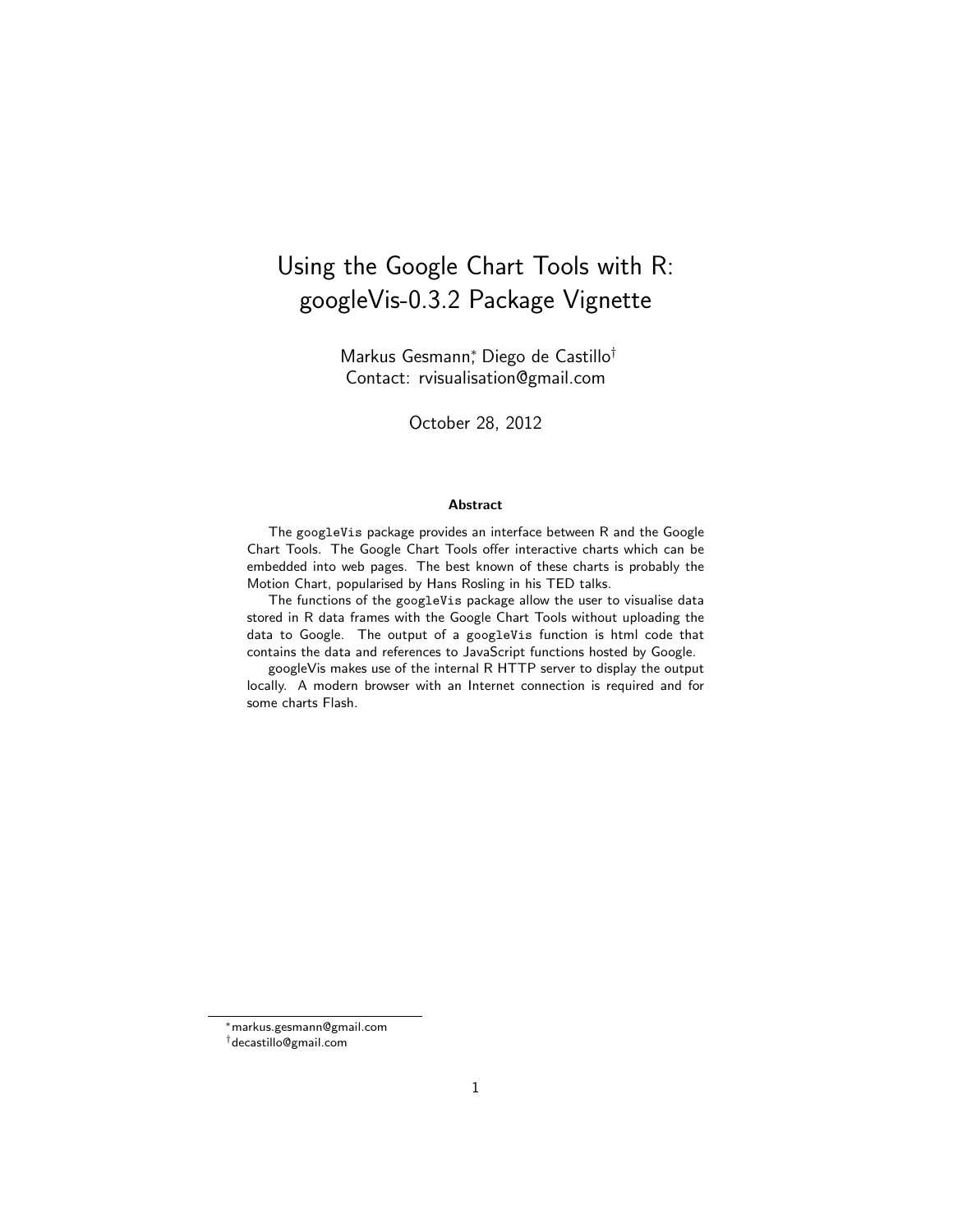# **Contents**

| 1              |         | Introduction    |                                                         | 4                       |
|----------------|---------|-----------------|---------------------------------------------------------|-------------------------|
|                | 1.1     |                 |                                                         | 4                       |
|                | 1.2     |                 |                                                         | 4                       |
| $\overline{2}$ |         |                 | The googleVis package                                   | $\overline{\mathbf{r}}$ |
|                | 2.1     |                 |                                                         | 7                       |
|                | 2.2     |                 |                                                         | 8                       |
|                | 2.3     |                 | Motion Chart Example                                    | 9                       |
|                | 2.4     |                 |                                                         | 15                      |
|                | 2.5     |                 | Setting default behaviour of print.gvis and plot.gvis   | 16                      |
|                | 2.6     |                 |                                                         | 17                      |
|                | 2.7     |                 |                                                         | 18                      |
|                |         | 2.7.1           |                                                         | 20                      |
|                |         | 2.7.2           | Dealing with apostrophes in column names                | 20                      |
| 3              |         |                 | Embedding googleVis in web sites                        | 21                      |
|                | 3.1     |                 | Integrating gvis objects in existing sites              | 21                      |
|                | 3.2     |                 | Using googleVis output with WordPress                   | 22                      |
|                | 3.3     |                 | Using googleVis output with Google Sites, Blogger, etc. | 22                      |
|                | 3.4     |                 | Embedding googleVis in web sites dynamically            | 24                      |
|                |         | 3.4.1           | Using googleVis with R.rsp                              | 24                      |
|                |         | 3.4.2           | Using googleVis with RApache and brew                   | 25                      |
|                |         | 3.4.3           | Using googleVis with Rook                               | 27                      |
| 4              |         |                 | Using googleVis with knitr                              | 28                      |
| 5              |         |                 | Using googleVis in presentations                        | 31                      |
| 6              |         | <b>Beyond R</b> |                                                         | 32                      |
|                | 6.1     |                 | Registering to catch events                             | 32                      |
| 7              | Contact |                 |                                                         | 34                      |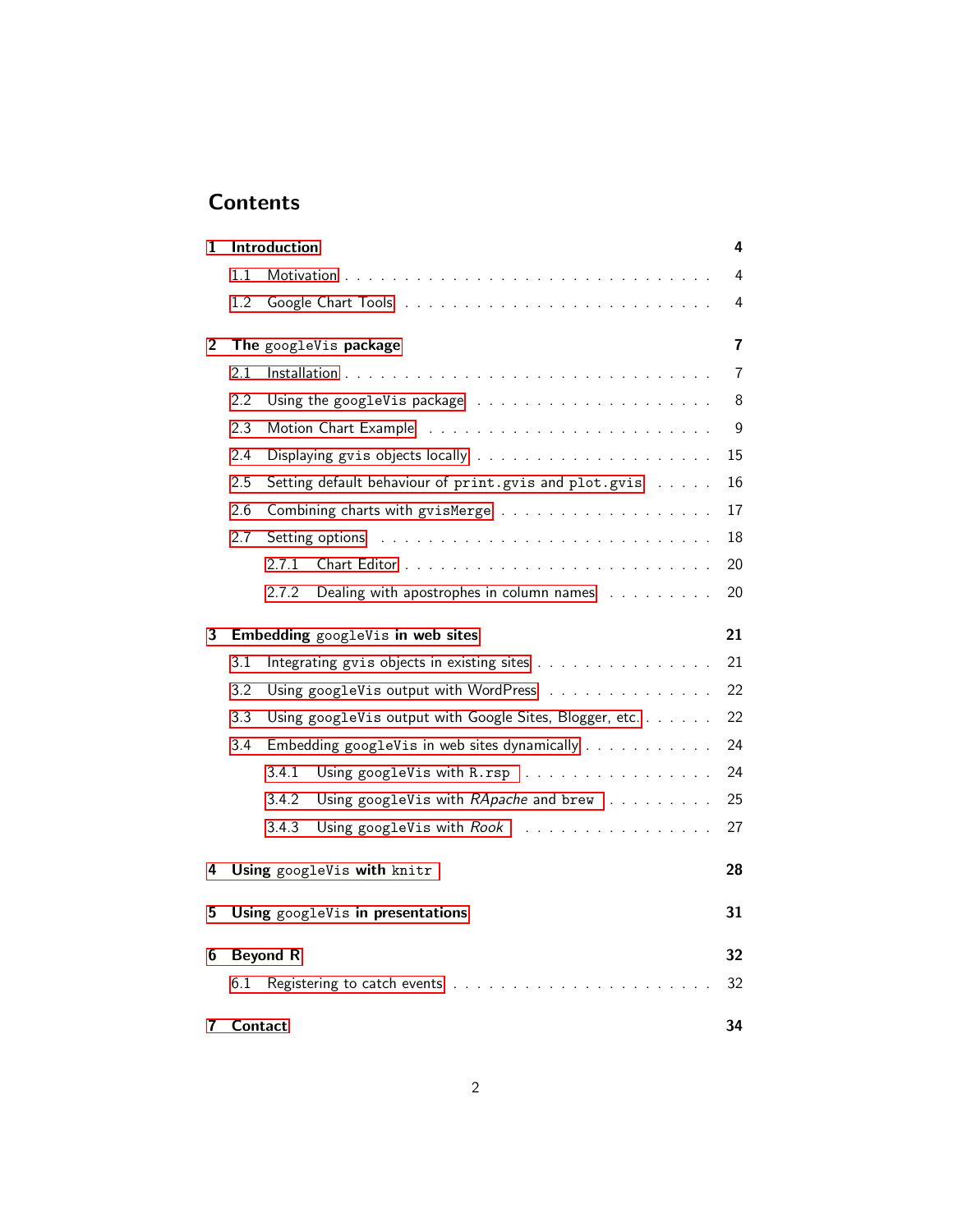| <b>References</b> |  |
|-------------------|--|
|                   |  |
|                   |  |
|                   |  |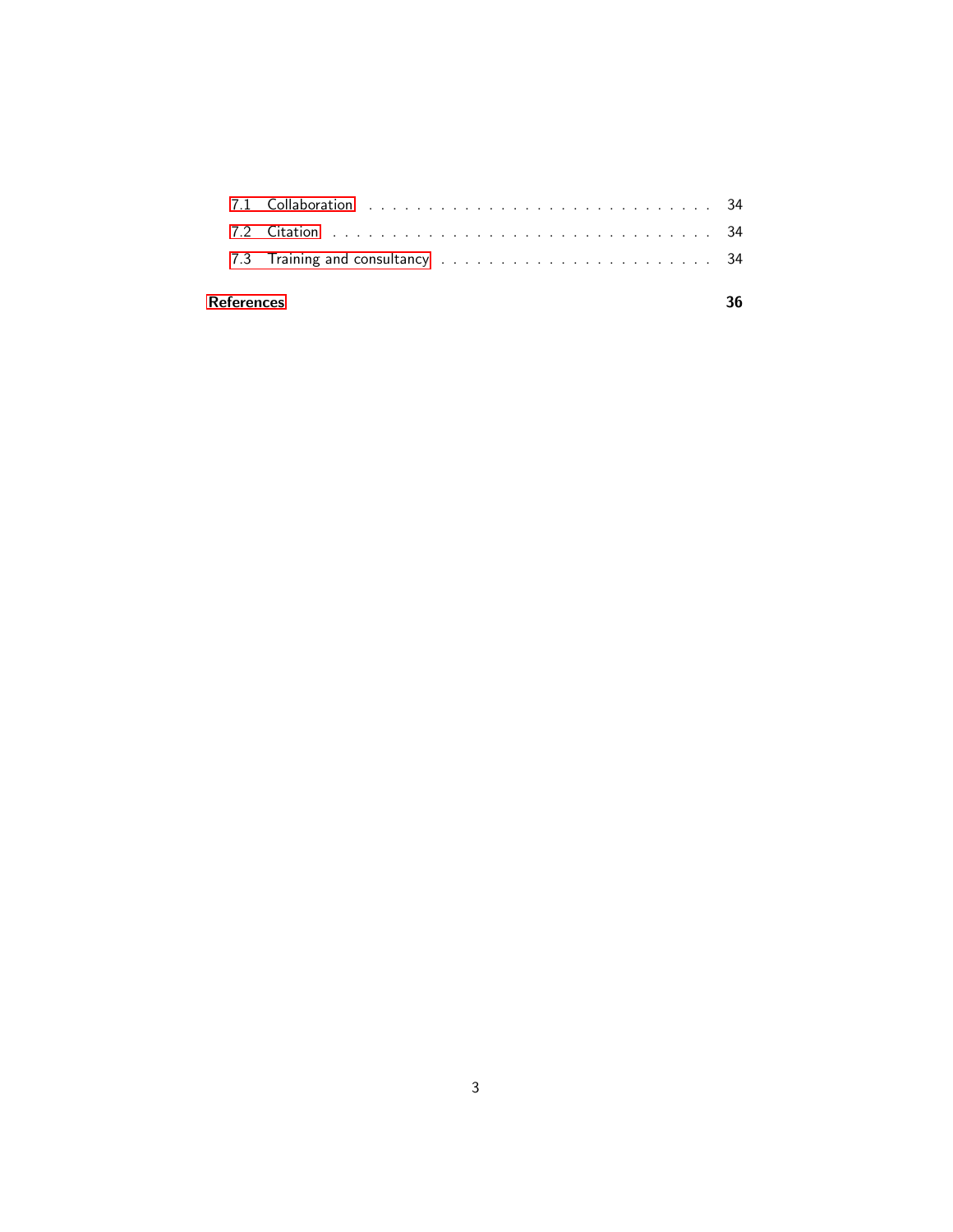### <span id="page-3-0"></span>1 Introduction

### <span id="page-3-1"></span>1.1 Motivation

More and more data is becoming available, and yet stories and insights are still often missed: we are lost in the data jungle and struggle to see the wood for the trees.

Hence new tools are required to bring data to life, to engage with users, to enable them to slice and dice the data, to view it from various angles and to find stories worth telling: outliers, trends or even the obvious.

In 2006 Hans Rosling gave an inspiring talk at TED [\[Ros06\]](#page-34-0) about social and economic developments in the world over the past 50 years, which challenged the views and perceptions of many listeners. Rosling had used extensive data analysis to reach his conclusions. To visualise his talk, he and his team at Gapminder [\[Fou10b\]](#page-33-5) had developed animated bubble charts, aka motion charts, see Figure [1.](#page-4-0)

Rosling's presentation popularised the idea and use of interactive charts, and as one result the software behind Gapminder was bought by Google and integrated as motion charts into their Google Chart Tools [\[Inc12b\]](#page-34-1), formerly known as Google Visualisation API, one year later.

We also notice that data journalism has grown over the recent years. The data blogs of the [Guardian \(UK\),](http://www.guardian.co.uk/news/datablog) and [taz.de \(Die Tageszeitung, Germany\)](http://blogs.taz.de/open-data/) have brought data analysis and data visualisation to a wider audience.

In 2010 Sebastián Pérez Saaibi [\[Saa10\]](#page-35-0) presented at the R/Rmetrics Workshop on Computational Finance and Financial Engineering, the idea to use Google motion charts to visualise R output with the R.rsp package [\[Ben12\]](#page-33-6).

Inspired by those talks and the desire to use interactive data visualisation tools to foster the dialogue between data analysts and others the authors of this vignette started the development of the googleVis package [\[GdC12\]](#page-34-2), [\[GdC11\]](#page-34-3).

Of course there are many other alternative visualisation toolkits out there, e.g. [d3js](http://d3js.org) [\[Bos12\]](#page-33-7), [Many Eyes](http://www-958.ibm.com/software/data/cognos/manyeyes/) [\[RtICsg10\]](#page-34-4), [Open Flash Chart \(Flash\)](http://teethgrinder.co.uk/open-flash-chart/) [\[JG10\]](#page-34-5), [OpenLay](http://www.openlayers.org/)[ers \(JavaScript\)](http://www.openlayers.org/) [\[Fou10c\]](#page-33-8), [Processing \(Java\)](http://processing.org/) [\[FR10\]](#page-34-6), and [FLARE \(ActionScript\)](http://flare.prefuse.org/) [\[Lab10\]](#page-34-7).

### <span id="page-3-2"></span>1.2 Google Chart Tools

The Google Chart Tools [\[Inc12b\]](#page-34-1) allow users to create interactive charts as part of Google documents, spreadsheets and web pages. In this text we will focus on the usage of the API as part of web pages.

The Google Public Data Explorer [\[Inc12d\]](#page-34-8) provides a good example, demonstrating the use of interactive charts and how they can help to analyse data. Please note, that most of those charts are rendered within a browser.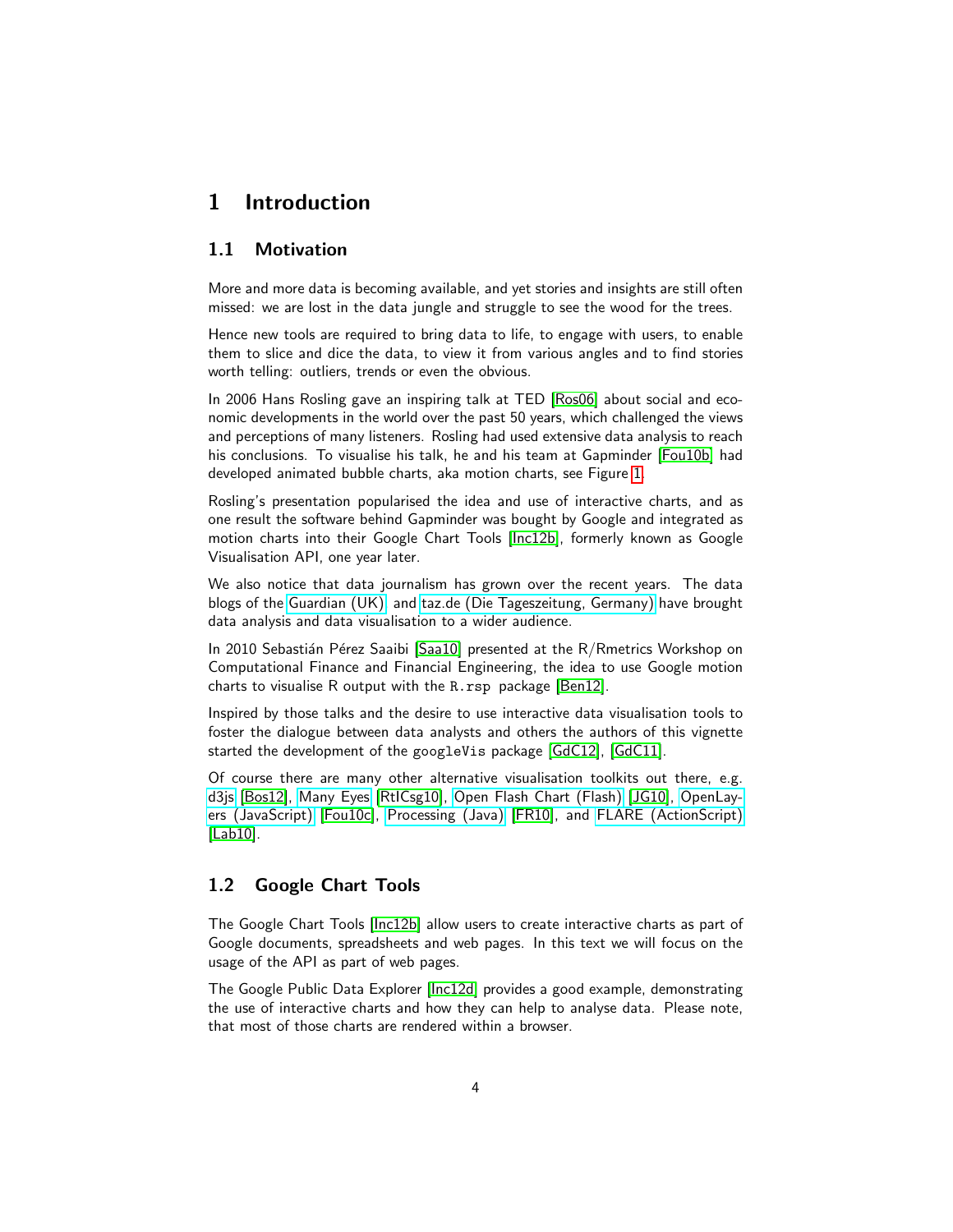

<span id="page-4-0"></span>Figure 1: Overview of a Google Motion Chart. Screenshot of the output of plot(gvisMotionChart(Fruits, idvar='Fruit', timevar='Year'))

The charting data can either be embedded into the html file or read dynamically. The key to the Google Chart Tools is that the data is structured in a DataTable [\[Inc12e\]](#page-34-9), and this is where the googleVis package helps, as it transforms R data frames into JSON [\[JSO06\]](#page-34-10) objects as the basis for a DataTable.

As an example we shall look at the html-code of a motion chart from Google's visualisation gallery [\[Inc12c\]](#page-34-11), which generates output similar to Figure [1:](#page-4-0)

```
1 <html>
2 <head>
3 <script type="text/javascript"
4 src="http://www.google.com/jsapi">
5 </script><br>6 <script t
    6 <script type="text/javascript">
7 google.load('visualization', '1',
8 {'packages':['motionchart']});
9 google.setOnLoadCallback(drawChart);
10 function drawChart() {
11 var data=new google.visualization.DataTable();
```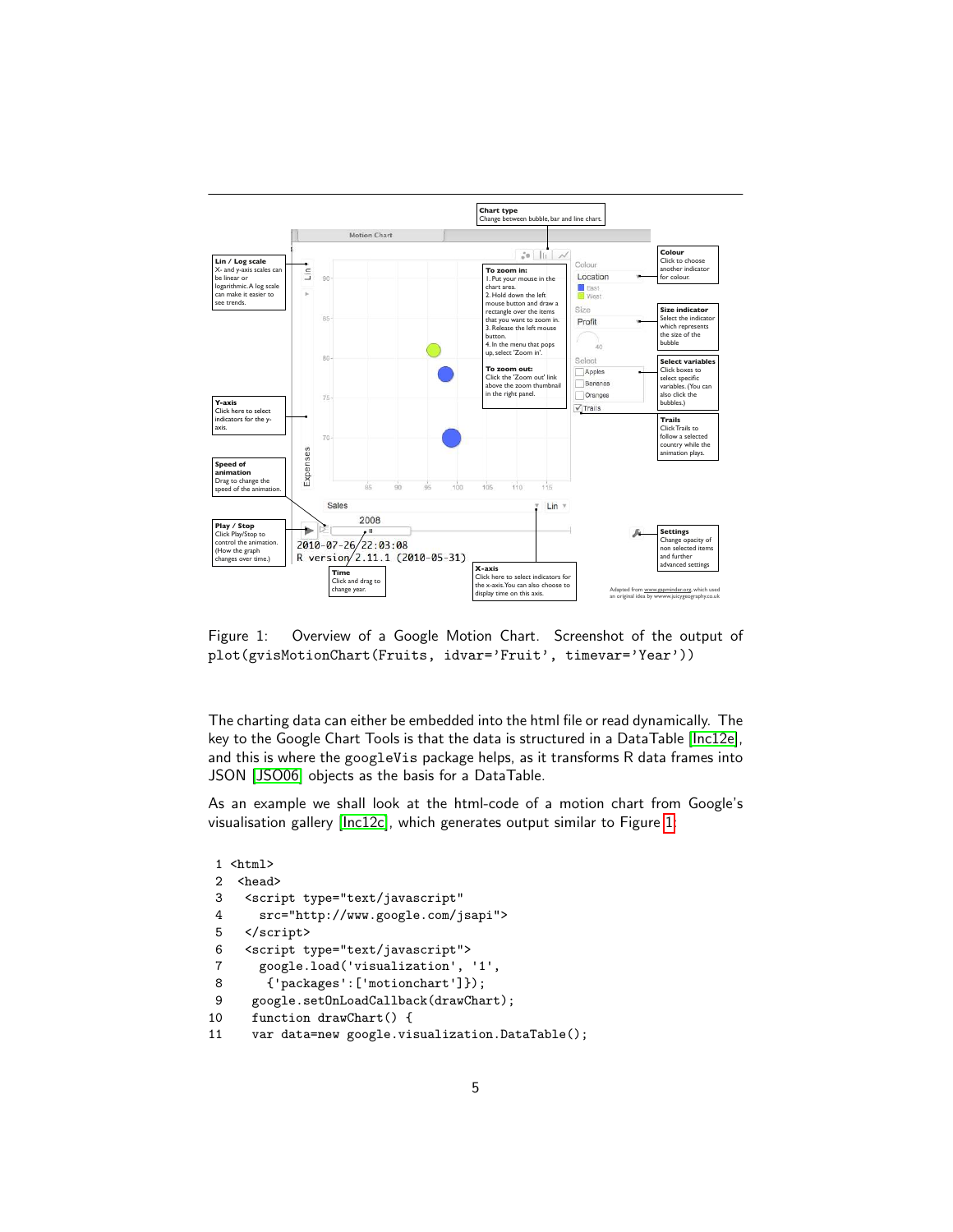```
12 data.addColumn('string', 'Fruit');
13 data.addColumn('date', 'Date');
14 data.addColumn('number', 'Sales');
15 data.addColumn('number', 'Expenses');
16 data.addColumn('string', 'Location');
17 data.addRows([
18 ['Apples',new Date(1988,0,1),1000,300,'East'],
19 ['Oranges',new Date(1988,0,1),1150,200,'West'],
20 ['Bananas',new Date(1988,0,1),300,250,'West'],
21 ['Apples',new Date(1989,6,1),1200,400,'East'],
22 ['Oranges',new Date(1989,6,1),750,150,'West'],
23 ['Bananas',new Date(1989,6,1),788,617,'West']
24 ]);
25 var chart=new google.visualization.MotionChart(
26 document.getElementById('chart_div'));
27 chart.draw(data, {width: 600, height:300});<br>28 }
28 }
29 </script>
30 </head>
31 <br/>body>
32 <div id="chart_div"
33 style="width:600px; height:300px;">
34 </div>
35 </body>
36 </html>
```
The code and data are processed and rendered in the browser and is not submitted to any server $^1$  $^1$ .

You will notice that the above html code has five generic parts<sup>[2](#page-5-1)</sup>:

- references to Google's AJAX (I. 4) and Visualisation API (II.  $7 8$ ),
- $\bullet$  data to visualise as a DataTable (II.  $11 24$ ),
- an instance call to create the chart (II.  $25 26$ ),
- a method call to draw the chart including options, shown here as width and height (l. 27),
- an HTML  $\langle \text{div} \rangle$  element to add the chart to the page (II. 32 34).

These principles hold true for most of the interactive charts of the Google Chart Tools, see the examples in Figure [2.](#page-7-1)

However, before you use the API you should read the [Google Terms of Service](https://developers.google.com/terms/) [\[Inc12a\]](#page-34-12).

<span id="page-5-0"></span><sup>1</sup>[https://google-developers.appspot.com/chart/interactive/docs/gallery/](https://google-developers.appspot.com/chart/interactive/docs/gallery/motionchart.html#Data_Policy) [motionchart.html#Data\\_Policy](https://google-developers.appspot.com/chart/interactive/docs/gallery/motionchart.html#Data_Policy)

<span id="page-5-1"></span><sup>2</sup>For more details see [https://google-developers.appspot.com/chart/interactive/docs/](https://google-developers.appspot.com/chart/interactive/docs/index) [index](https://google-developers.appspot.com/chart/interactive/docs/index)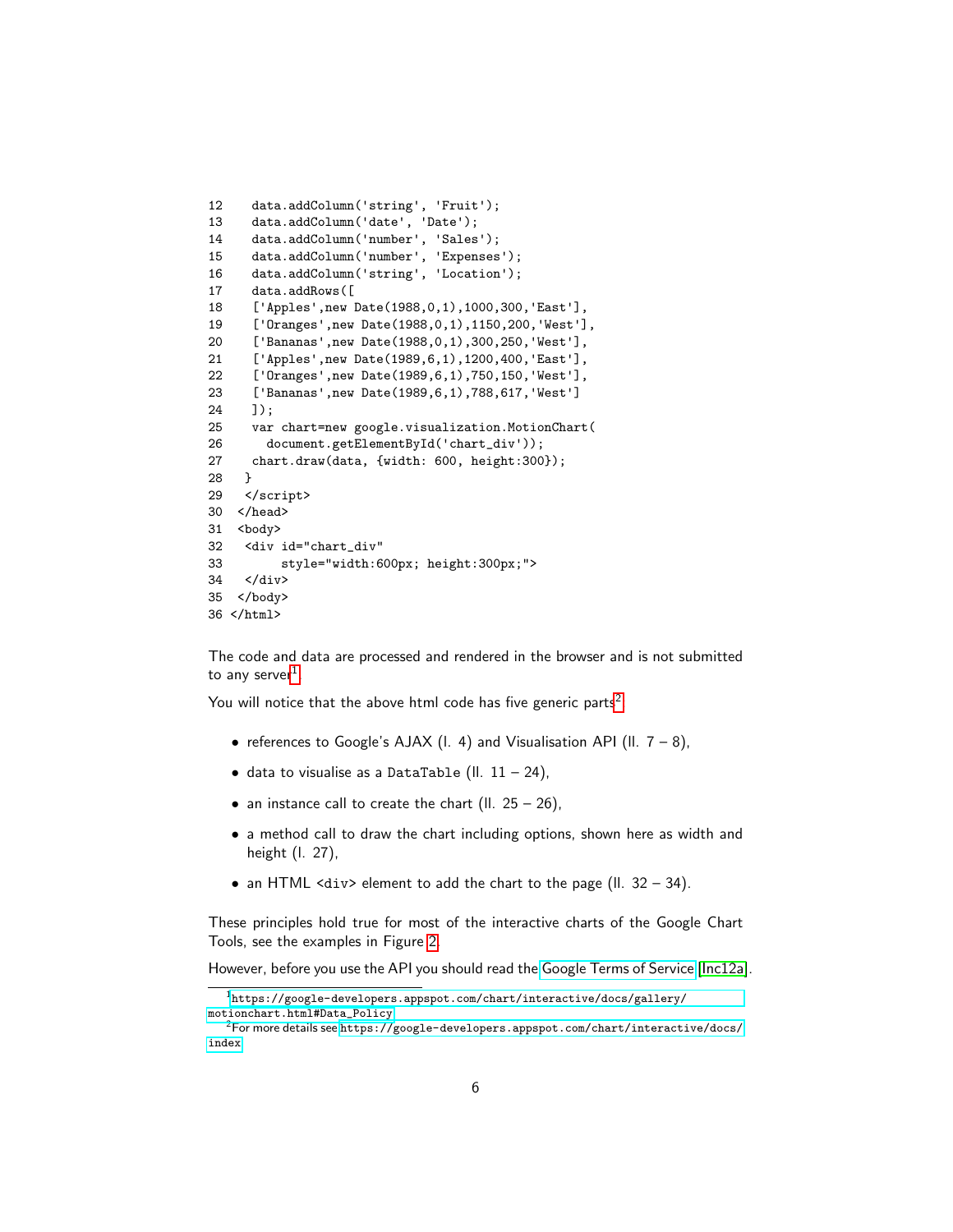### <span id="page-6-0"></span>2 The googleVis package

The googleVis package provides an interface between R and the Google Chart Tools. The functions of the package allow the user to visualise data stored in R data frames with the Google Chart Tools.

Version (0.3.2) of the package provides interfaces to Motion Charts, Annotated Time Lines, Maps, Geo Maps, Geo Charts, Intensity Maps, Tables, Gauges, Tree Maps, further Line, Bar, Bubble, Column, Area, Stepped Area, Combo, Scatter, Candlestick, Pie and Org Charts; see Figure [2](#page-7-1) for some examples. All available charts types are listed on the [project site](http://code.google.com/p/google-motion-charts-with-r/wiki/GadgetExamples)<sup>[3](#page-6-2)</sup>.

The output of a googleVis function is html code that contains the data and references to JavaScript functions hosted by Google. A browser with an Internet connection is required to view the output, and for Motion Charts, Geo Maps and Annotated Time Lines also Flash. The actual chart is rendered in the browser.

### <span id="page-6-1"></span>2.1 Installation

We can install googleVis in the usual way from CRAN, e.g.:

```
R> install.packages('googleVis')
```
The installation was successful if the command library(googleVis) gives you the following message:

```
R> library(googleVis)
Welcome to googleVis version 0.3.2
```
Please read the Google API Terms of Use before you use the package:

https://developers.google.com/terms/

```
Type ?googleVis to access the overall documentation and
vignette('googleVis') for the package vignette.
You can execute a demo of the package via: demo (googleVis)
```
More information is available on the googleVis project web-site: http://code.google.com/p/google-motion-charts-with-r/

```
Contact: <rvisualisation@gmail.com>
```

```
To suppress the this message use:
suppressPackageStartupMessages(library(googleVis))
```
<span id="page-6-2"></span> $3$ http://code.google.com/p/google-motion-charts-with-r/wiki/GadgetExamples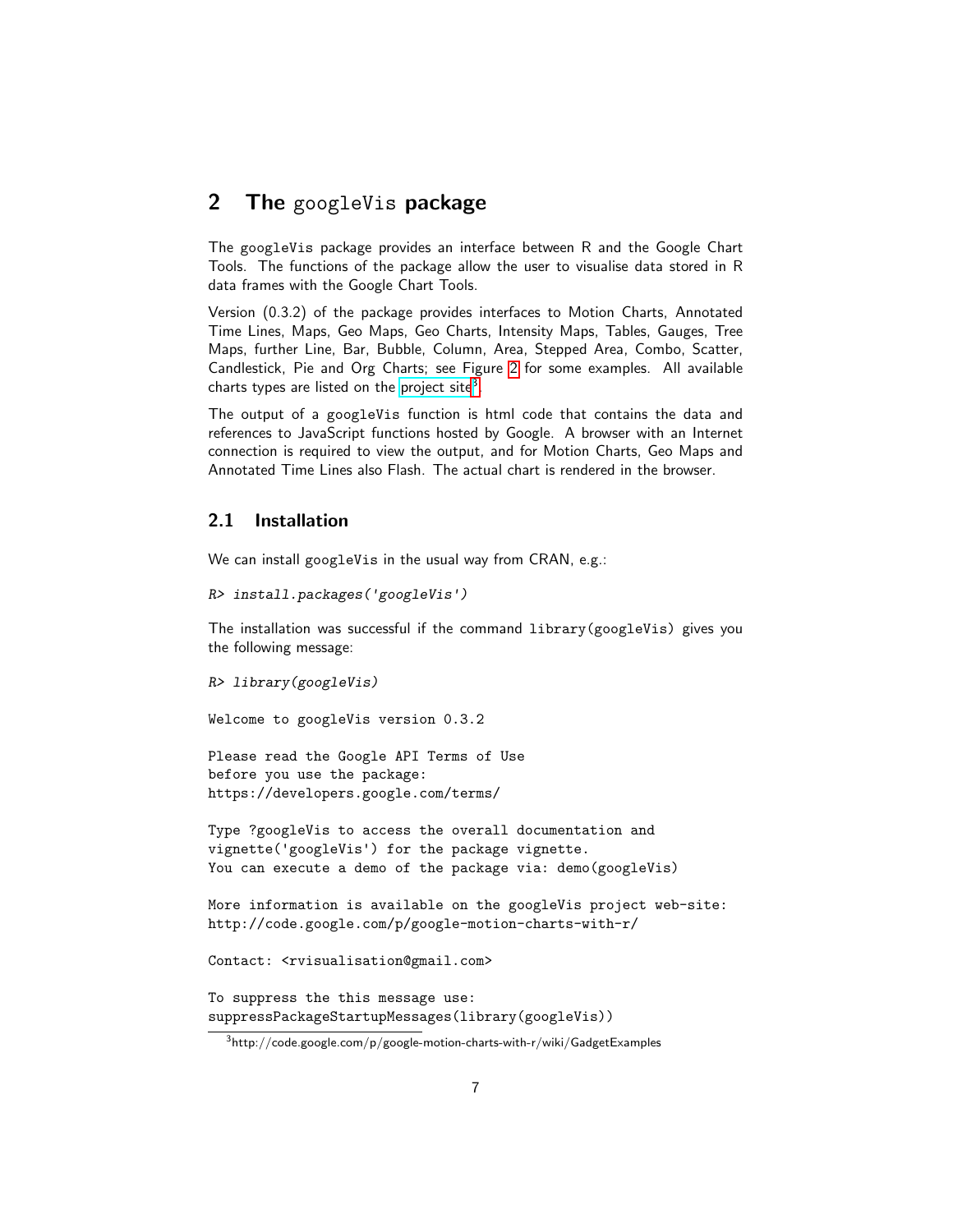

<span id="page-7-1"></span>Figure 2: Screenshot of some of the outputs of demo(googleVis). Clockwise from top left: gvisMotionChart, gvisAnnotatedTimeLine, gvisGeoMap, gvisTreeMap, gvisTable, and gvisMap.

### <span id="page-7-0"></span>2.2 Using the googleVis package

The individual functions of the googleVis package are documented in detail in the help pages. Here we will cover only the principles of the package.

As an example we will show how to generate a motion chart as displayed in Figure [1.](#page-4-0) It works similarly for the other APIs. Further examples are covered in the demos<sup>[4](#page-7-2)</sup> of the googleVis package, see also Figures [2.](#page-7-1)

The design of the visualisation functions is fairly generic. The name of the visualisation function is 'gvis' + ChartType. So for the Motion Chart we have:

<span id="page-7-2"></span><sup>4</sup>See demo(package="googleVis") for a list of the available demos.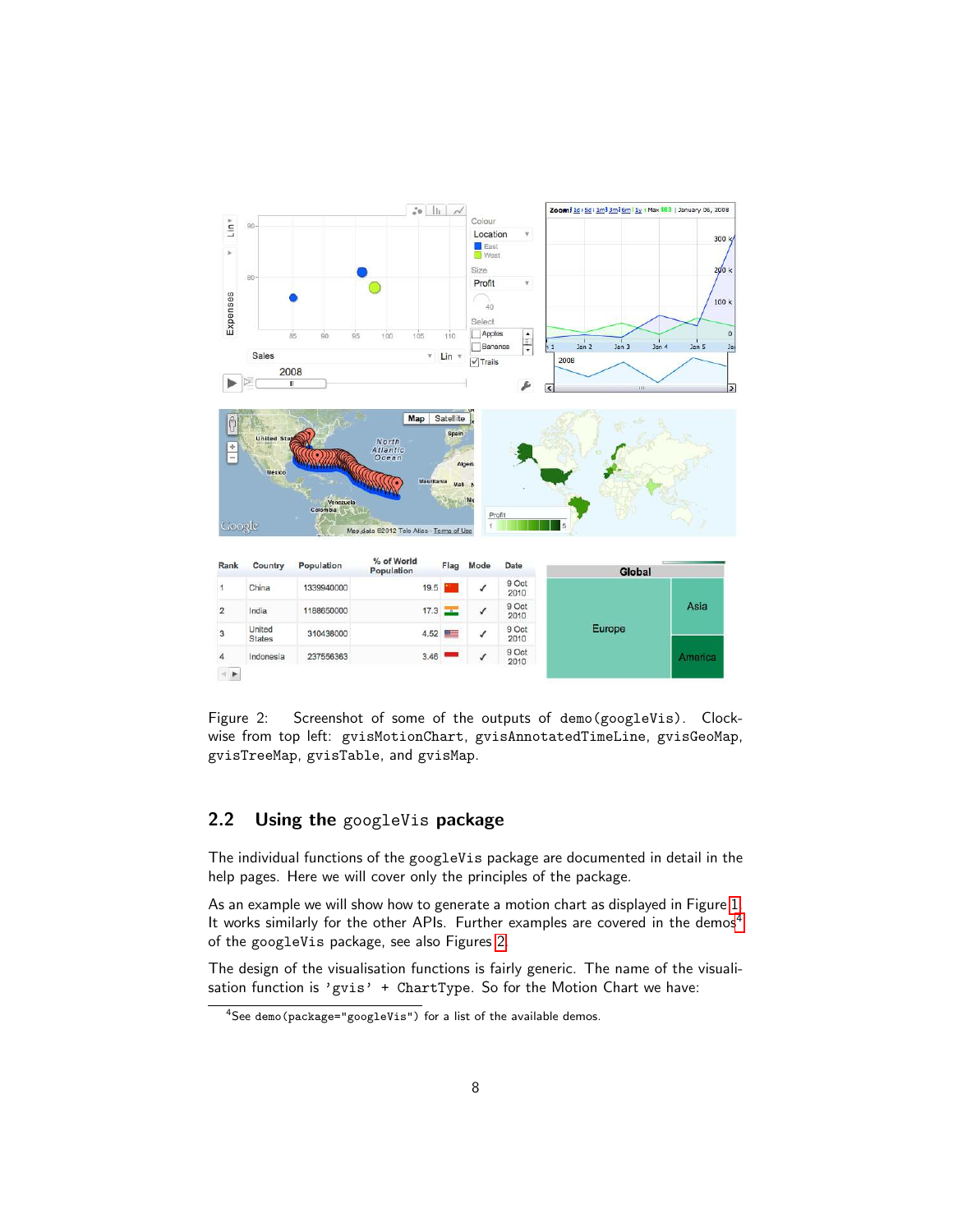#### gvisMotionChart(data, idvar='id', timevar='date', options=list(), chartid)

Here data is the input data.frame and idvar and timevar specify the column names of the id variable and time variable for the plot, while display options are set in an optional list, which we discuss in more detail on page [18.](#page-17-0) The options and data requirements follow those of the Google Chart Tools and are documented in the help pages, see

### R> help('gvisMotionChart')  $\mathcal{V}$ ja"eq $\mathcal{V}$ iqing $\mathcal{V}$

id of the output chart manually. If the argument is missing a random id using tempfile(pattern='') will be generated. Unique chart ids are required to place more than one chart into a page. The argument chartid allows the user to set a chart

with header, chart, caption and footer, see Figure [3.](#page-8-1) lists (a nested list) containing information about the chart type, chart id and the html code in a sub-list The output of a googleVis function is a list of

embed them into rsp-pages (see page [24\)](#page-23-1), or use The idea behind this concept is that users can get a complete web page while at the same time extracting specific parts, such as the chart. This is particularly helpful if the package functions are used in solutions where the user wants to feed the visualisation output into other sites, or would like to RApache (see page [25\)](#page-24-0) or Google Gadgets.

<span id="page-8-1"></span>

Figure 3: Schematic structure of a gvis list object.

The output of a googleVis function will be of class 'gvis' and 'list'. Generic print (print.gvis) and plot (plot.gvis) functions exist to ease the handling of such objects.

To illustrate the concept we shall create a motion chart using the Fruits data set.

### <span id="page-8-0"></span>2.3 Motion Chart Example

Following the documentation of the Google Motion Chart API we need a data set which has at least four columns: one identifying the variable we would like to plot, one time variable and at least two numerical variables, further numerical and character columns are allowed.

As an example we use the Fruits data set: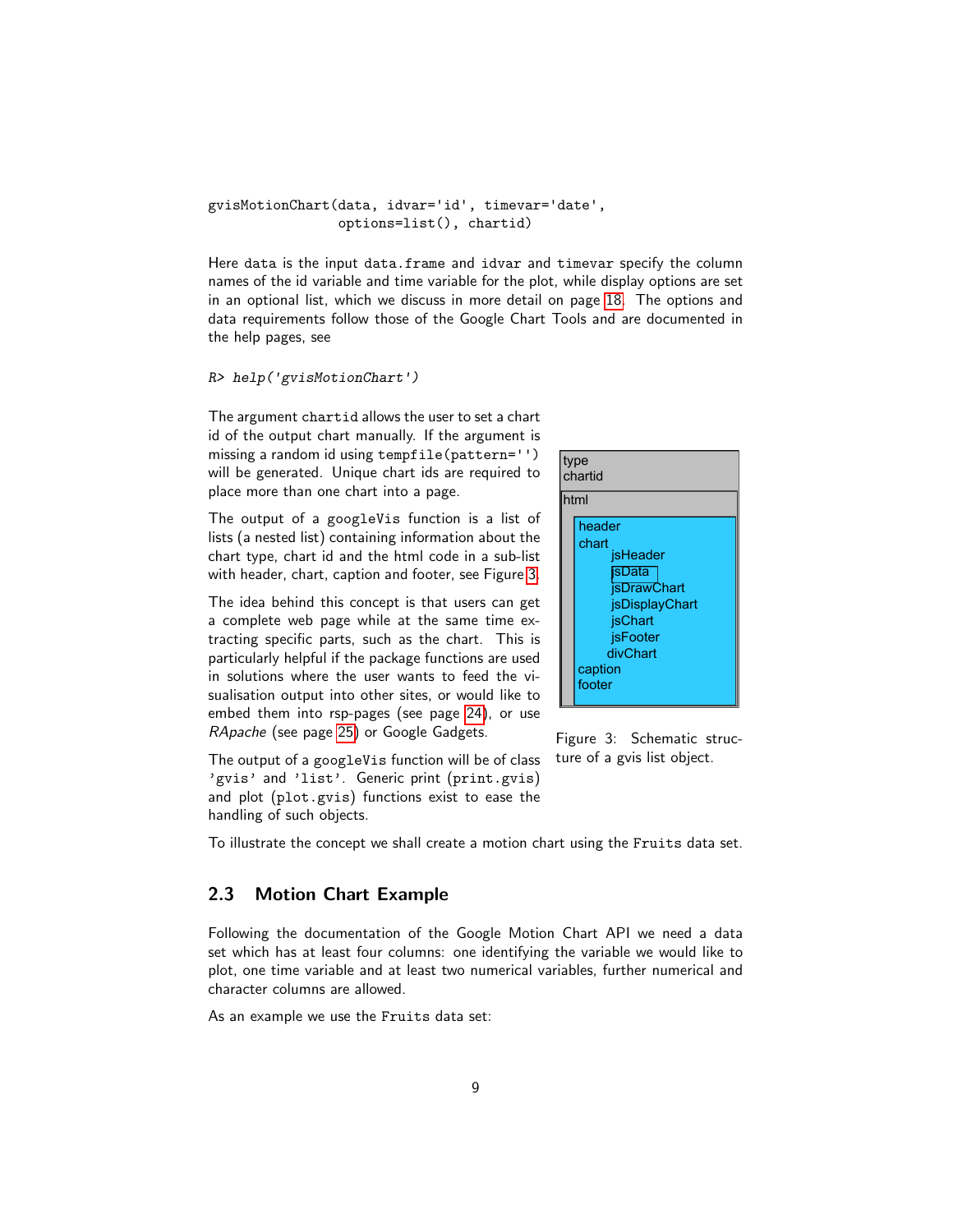```
R> data(Fruits)
R> Fruits
```

|              |                | Fruit Year Location Sales Expenses Profit |     |    | Date              |
|--------------|----------------|-------------------------------------------|-----|----|-------------------|
| $\mathbf{1}$ | Apples 2008    | West                                      | 98  | 78 | 20 2008-12-31     |
| $\mathbf{2}$ | Apples 2009    | West                                      | 111 | 79 | 32 2009-12-31     |
|              | 3 Apples 2010  | West                                      | 89  | 76 | 13 2010-12-31     |
|              | 4 Oranges 2008 | East                                      | 96  | 81 | 15 2008-12-31     |
|              | 5 Bananas 2008 | East                                      | 85  | 76 | $92008 - 12 - 31$ |
|              | 6 Oranges 2009 | East                                      | 93  | 80 | 13 2009-12-31     |
|              | 7 Bananas 2009 | East                                      | 94  | 78 | 16 2009-12-31     |
|              | 8 Oranges 2010 | East                                      | 98  | 91 | 7 2010-12-31      |
|              | 9 Bananas 2010 | East                                      | 81  | 71 | 10 2010-12-31     |

Here we will use the columns 'Fruit' and 'Year' as id and time variable respectively. However we could have used 'Date' instead of 'Year' as well.

R> M <- gvisMotionChart(Fruits, idvar="Fruit", timevar="Year")

The structural output of gvisMotionChart is a list of lists as described above

```
R> str(M)
```

```
List of 3
 $ type : chr "MotionChart"
 $ chartid: chr "MotionChartID540d29dff2c9"
 $ html :List of 4
  ..$ header : chr "<!DOCTYPE html PUBLIC \"-//W3C//DTD XHTML 1.0
  ..$ chart : Named chr [1:7] "<!-- MotionChart generated in R 2.
  .. ..- attr(*, "names")= chr [1:7] "jsHeader" "jsData" "jsDrawCh
  ..$ caption: chr "<div><span>Data: Fruits &#8226; Chart ID: <a h
  ..$ footer : chr "\n<!-- htmlFooter -->\n<span> \nR Under develo
 - attr(*, "class")= chr [1:2] "gvis" "list"
```
The first two items of the list contain information about the chart type used and the individual chart id:

#### R> M\$type

[1] "MotionChart"

R> M\$chartid

[1] "MotionChartID540d29dff2c9"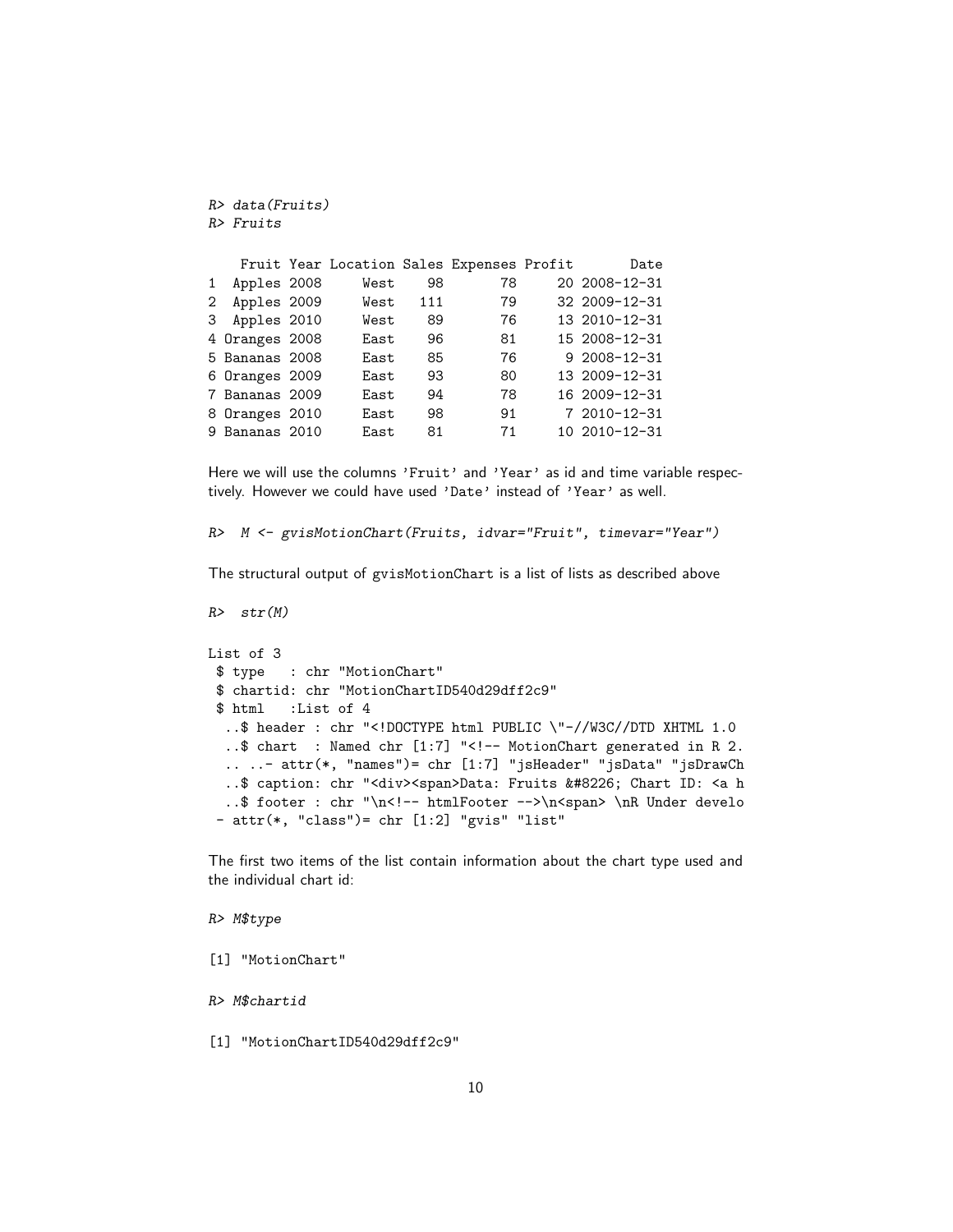The html output is a list with header, chart, caption and footer. This allows the user to extract only certain parts of the page, or to create a complete html page.

The header part of the html page has only basic html and formatting tags:

```
R> print(M, tag='header')
```

```
<!DOCTYPE html PUBLIC "-//W3C//DTD XHTML 1.0 Strict//EN"
        "http://www.w3.org/TR/xhtml1/DTD/xhtml1-strict.dtd">
<html xmlns="http://www.w3.org/1999/xhtml">
<head>
  <title>MotionChartID540d29dff2c9</title>
  <meta http-equiv="content-type" content="text/html;charset=utf-8" />
 <style type="text/css">
   body {
          color: #444444;
          font-family: Arial,Helvetica,sans-serif;
         font-size: 75%;
   }
   a {
          color: #4D87C7;
          text-decoration: none;
   }
  </style>
</head>
<body>
```
Here we used the print statement with the tag 'header' instead of M\$html\$header to achieve a formatted screen output. This is the same output as cat(M\$html\$chart).

The actual Google visualisation code is stored with the data as a named character vector in the chart item of the html list. The chart is made up of several JavaScript and HTML statements. Please notice that the JavaScript functions are uniquely named with the information of the chart id. This concept allows the user get all the chart code directly or only specific parts; see the examples in the help page of print.gvis for more details.

```
R> names(M$html$chart)
```

| [1] "jsHeader"            | "jsData"   | "jsDrawChart" | "jsDisplayChart" |
|---------------------------|------------|---------------|------------------|
| $[5]$ "js ${\tt Chart}$ " | "jsFooter" | "divChart"    |                  |

The complete chart can be displayed via:

R> print(M, tag='chart') ## or cat(M\$html\$chart)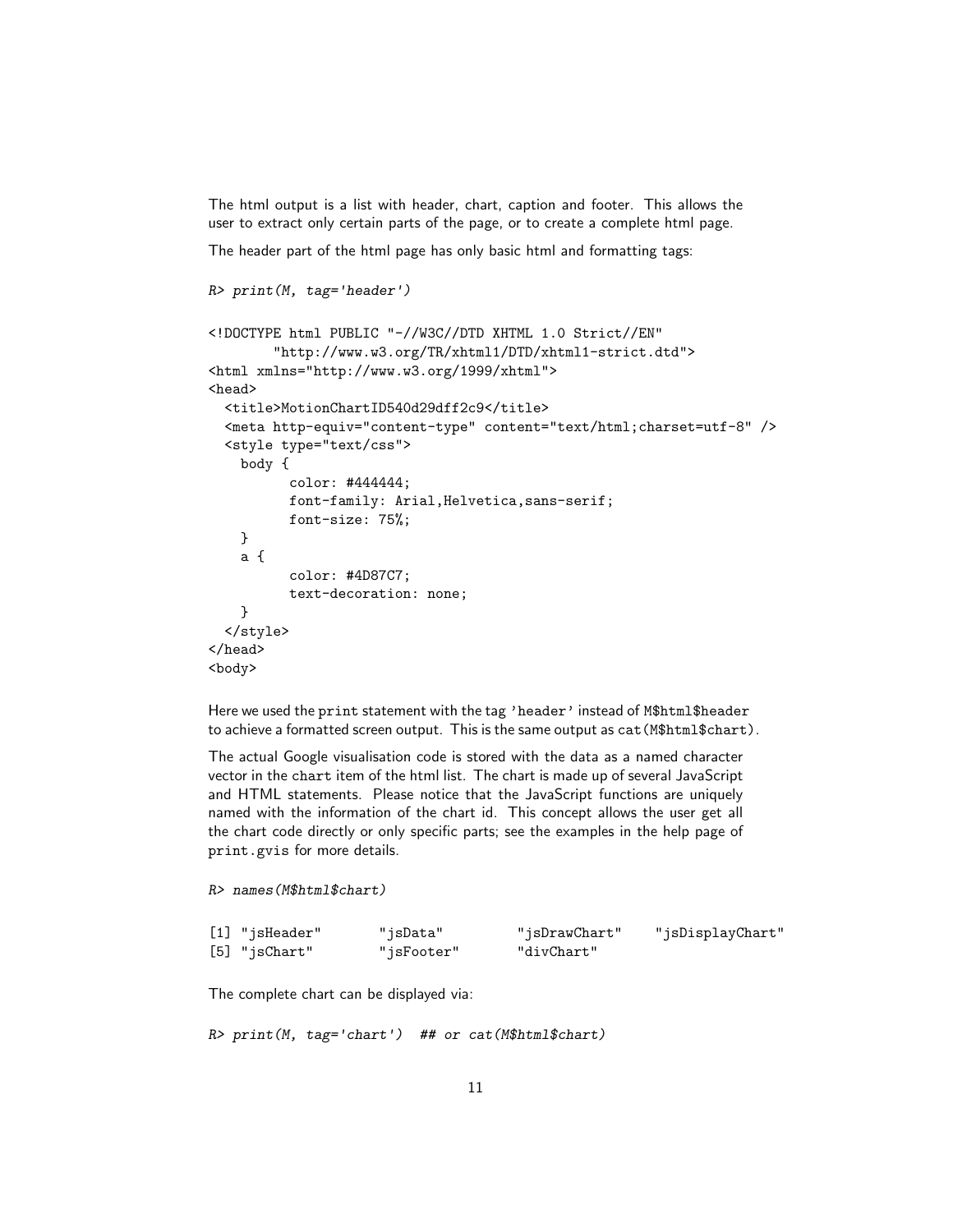```
<!-- MotionChart generated in R 2.16.0 by googleVis 0.3.2 package -->
<!-- Sun Oct 28 22:45:02 2012 -->
<!-- jsHeader -->
<script type="text/javascript" src="http://www.google.com/jsapi">
</script>
<script type="text/javascript">
// jsData
function gvisDataMotionChartID540d29dff2c9 ()
{
  var data = new google.visualization.DataTable();
  var datajson =
\Gamma\lfloor"Apples",
2008,
"West",
98,
78,
20,
"2008-12-31"
],
\Gamma"Apples",
2009,
"West",
111,
79,
32,
"2009-12-31"
],
\lfloor"Apples",
2010,
"West",
89,
76,
13,
"2010-12-31"
],
\Gamma"Oranges",
2008,
"East",
```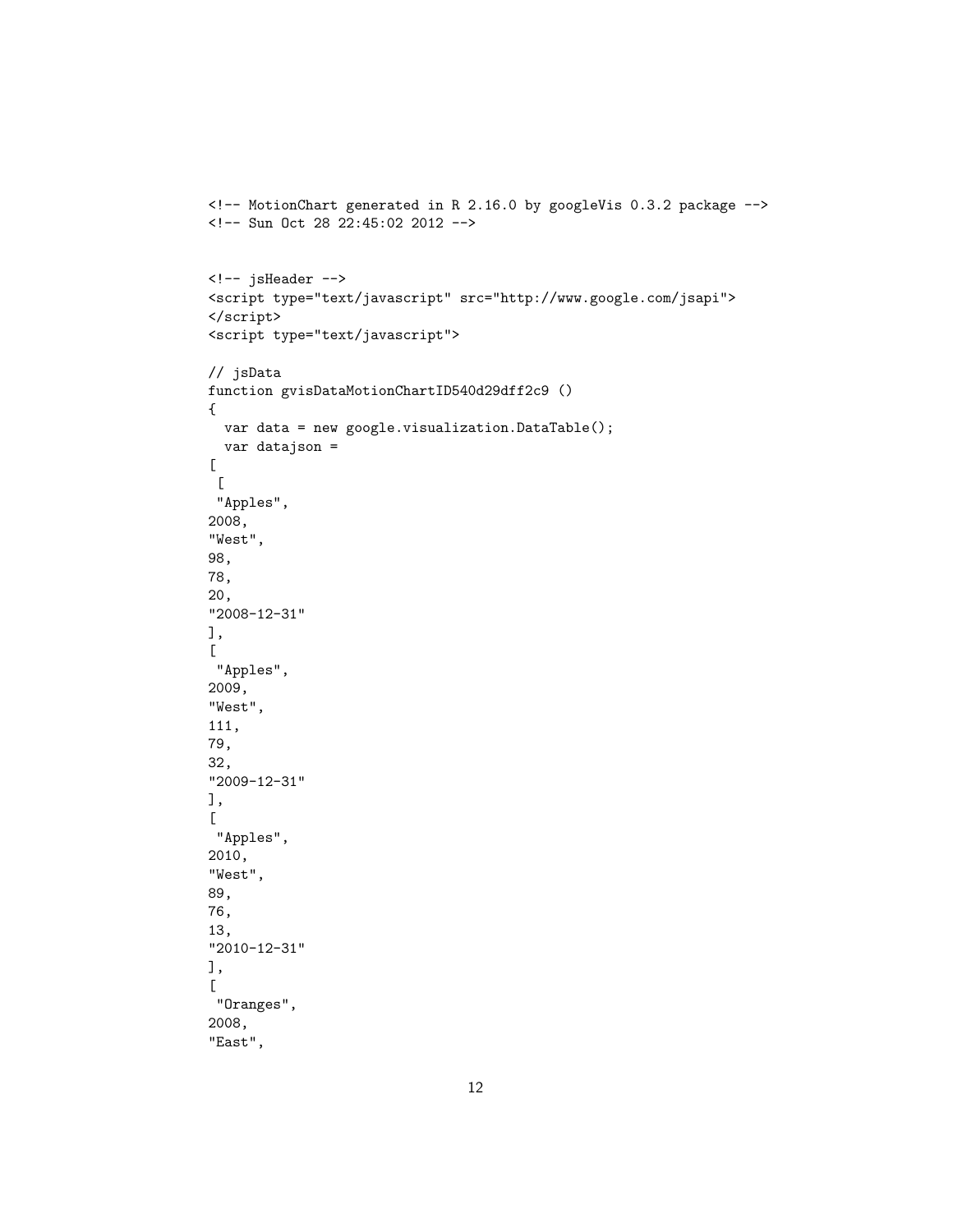```
96,
81,
15,
"2008-12-31"
\lfloor"Bananas",
2008,
"East",
85,
76,
9,
"2008-12-31"<br>],
\lfloor"Oranges",
2009,
"East",
93,
80,
13,
"2009-12-31"
],[
"Bananas",
2009,
"East",
94,
78,
16,
"2009-12-31"
\lfloor"Oranges",
2010,
"East",
98,
91,
7,
"2010-12-31"
\lfloor"Bananas",
2010,
"East",
81,
```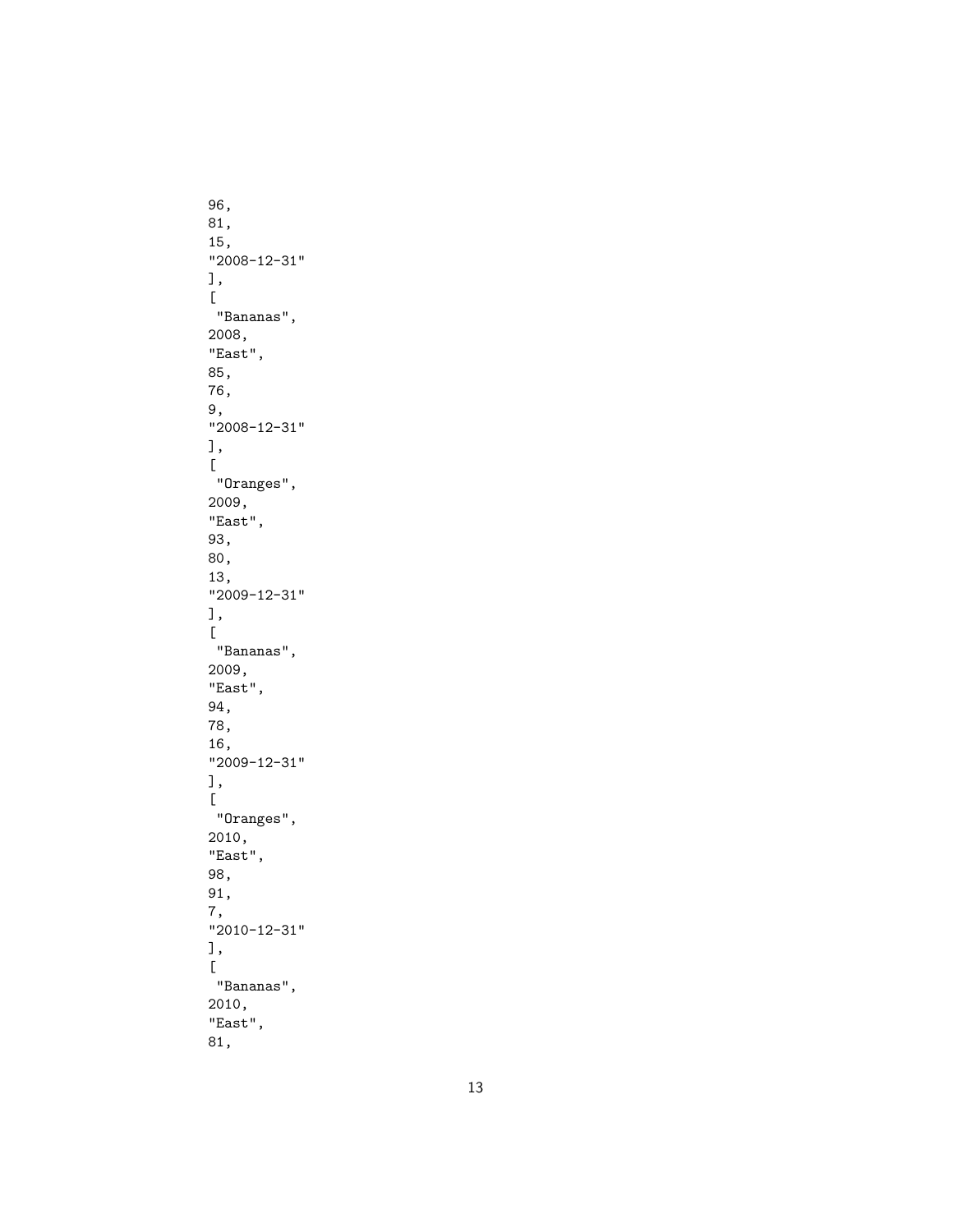```
71,
10,
"2010-12-31"
\mathbf{I}];
data.addColumn('string','Fruit');
data.addColumn('number','Year');
data.addColumn('string','Location');
data.addColumn('number','Sales');
data.addColumn('number','Expenses');
data.addColumn('number','Profit');
data.addColumn('string','Date');
data.addRows(datajson);
return(data);
}
// jsDrawChart
function drawChartMotionChartID540d29dff2c9() {
 var data = gvisDataMotionChartID540d29dff2c9();
 var options = \{\};
options["width"] = 600;
options["height"] = 500;
     var chart = new google.visualization.MotionChart(
       document.getElementById('MotionChartID540d29dff2c9')
     );
     chart.draw(data,options);
}
// jsDisplayChart
function displayChartMotionChartID540d29dff2c9()
{
 google.load("visualization", "1", { packages:["motionchart"] });
 google.setOnLoadCallback(drawChartMotionChartID540d29dff2c9);
}
// jsChart
displayChartMotionChartID540d29dff2c9()
<!-- jsFooter -->
//-->
</script>
```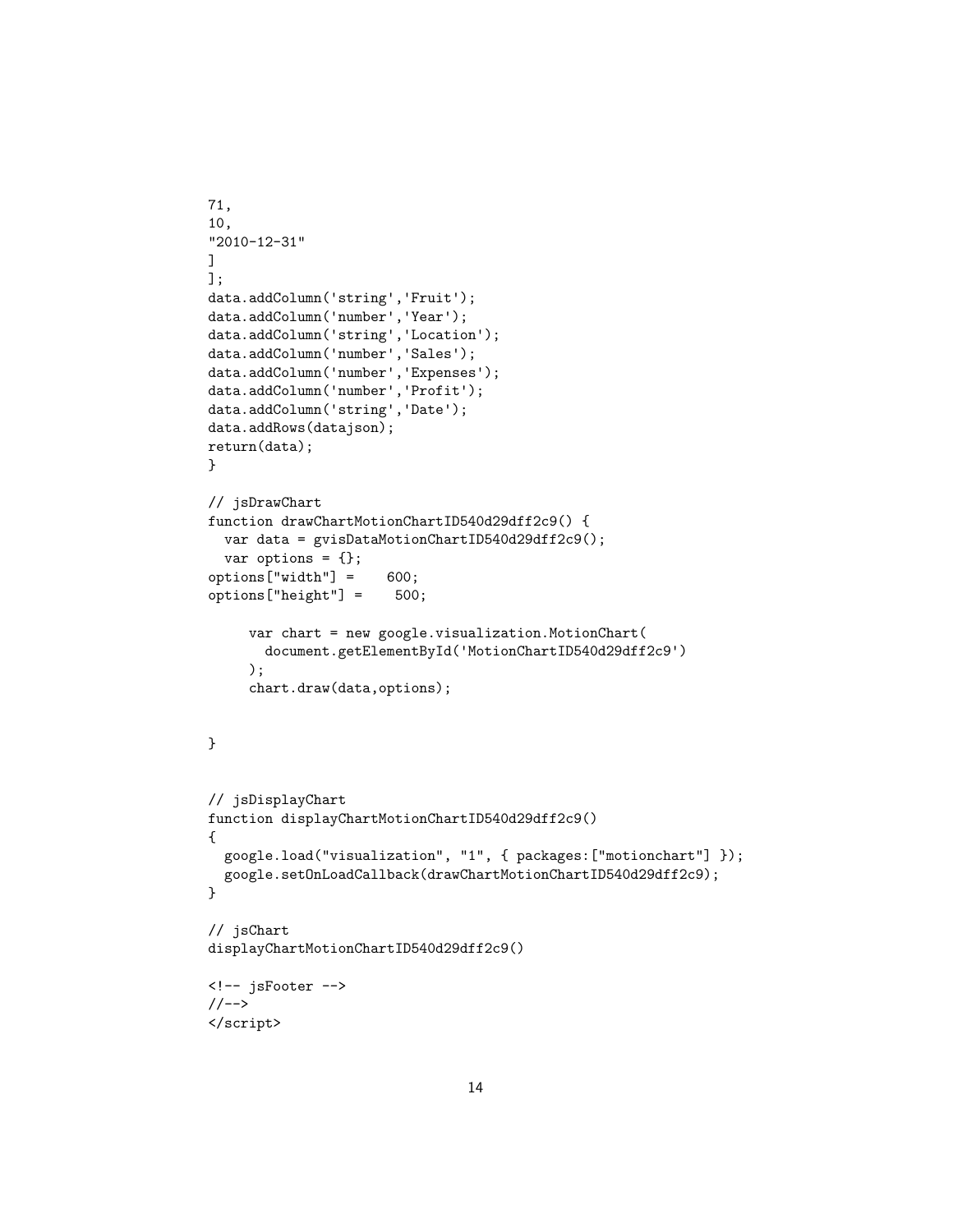```
<!-- divChart -->
<div id="MotionChartID540d29dff2c9"
  style="width: 600px; height: 500px;">
</div>
```
Similarly you can also access specific components of the chart, e.g.

```
R> cat(M$html$chart['jsChart']) # or print(M, 'jsChart')
```

```
// jsChart
displayChartMotionChartID540d29dff2c9()
```
A basic chart caption and html footer are the final items of the html list (output is truncated):

```
R> print(M, tag='caption')
<div><span>Data: Fruits &#8226; Chart ID: <a href="Chart_MotionCha
R> print(M, tag='footer')
<!-- htmlFooter -->
<span>
R Under development (unstable) (2012-10-19 r60974) • <a href
&#8226; <a href="https://developers.google.com/terms/">Google Term
</span></div>
</body>
</html>
```
### <span id="page-14-0"></span>2.4 Displaying gvis objects locally

To display the page locally, type:

```
R> plot(M) # returns invisibly the file name
```
The plot method for gvis-objects creates html files in a temporary folder using the type and chart id information of the object and it will display the output using the R HTTP help web server locally, usually under http://127.0.0.1.

The chart caption provides a link to the chart code via the chart id for easy copy and paste.

The R command tempdir() will show you the path of the per-session temporary directory, in which the files were written. You can write the chart into a local html file via the print command with the file argument, e.g.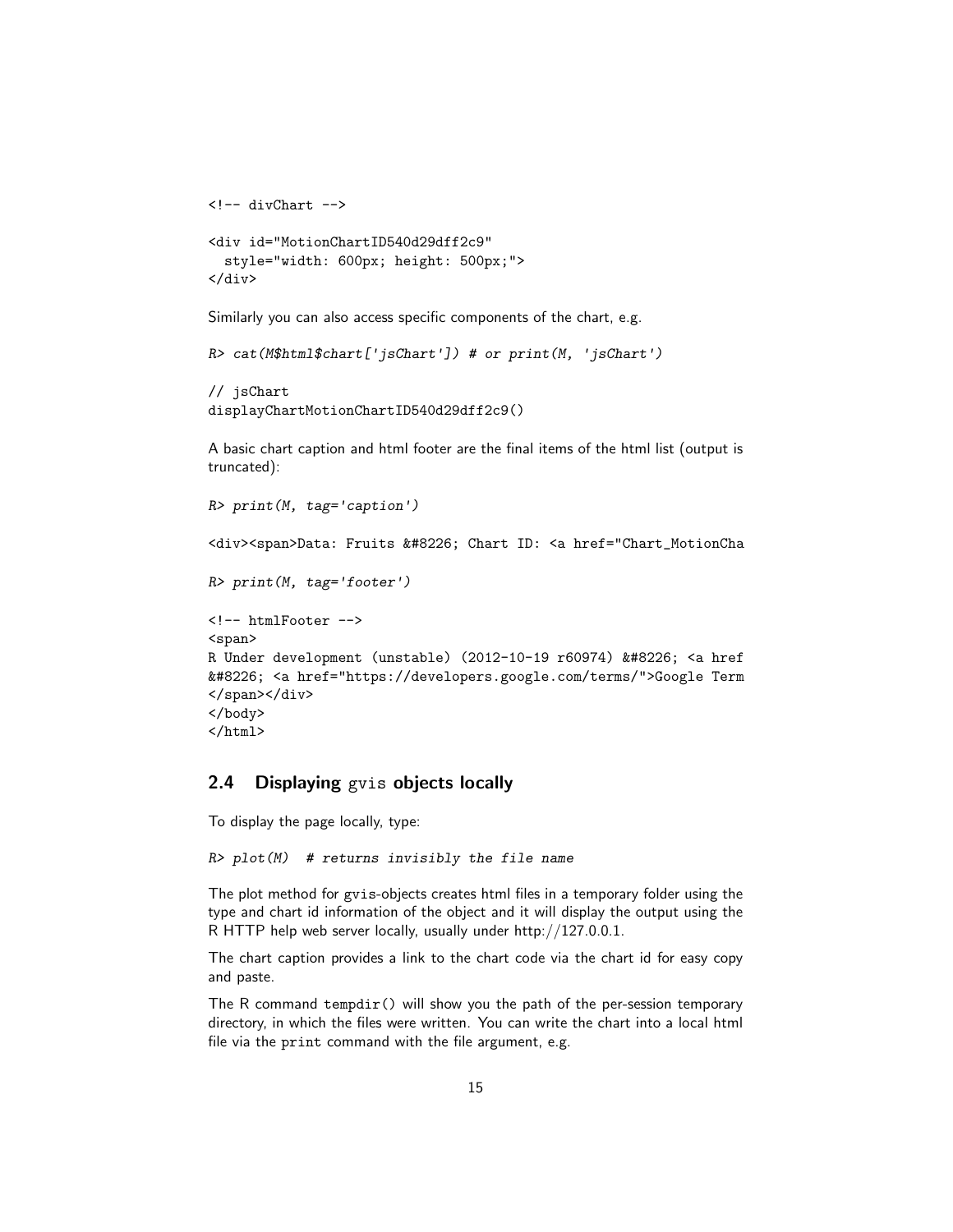R> print(M, file="myGoogleVisChart.html")

Please note that Flash charts<sup>[5](#page-15-1)</sup> may not work when loaded as a local file due to security settings, and therefore require to be displayed via a web server. However, you can overcame this issue by changing your Flash security settings. Tony Breyal posted the following solution on [stackoverflow.com:](http://stackoverflow.com/questions/8009825/cannot-view-gvismotionchart-from-printed-html-file )

- 1. Go to [http://www.macromedia.com/support/documentation/en/flashp](http://www.macromedia.com/support/documentation/en/flashplayer/help/settings_manager04.html)layer/ [help/settings\\_manager04.html](http://www.macromedia.com/support/documentation/en/flashplayer/help/settings_manager04.html)
- 2. Click on the dropbox which says 'Edit location' and choose 'add location'
- 3. Click 'browse for folder'
- 4. Choose the folder in which you saved your html file
- 5. Click OK

Now open your googleVis html file and it should display successfully.

Alternatively use the function plot.gvis explicitly, e.g. suppose your html file is stored in /Users/JoeBloggs/myGoogleVisChart.html. Using the plot.gvis the file will be copied into a temporary directory and displayed via the R HTTP help server with, in the same way as a gvis-object:

R> plot.gvis("/Users/JoeBloggs/myGoogleVisChart.html")

Please note that this feature of plot.gis was introduced to googleVis with version 0.3.2.

### <span id="page-15-0"></span>2.5 Setting default behaviour of print.gvis and plot.gvis

In googleVis version 0.3.2 the function plot.gvis gained the same argument as print.gvis: tag. By default the tag argument is set to NULL in plot.gvis and the plot function will display its output in a browser window. However, if tag is not NULL the function plot.gvis will behave exactly like print.gvis.

The default tag can be set for both functions globally via the options() function. On package load googleVis sets options(gvis.print.tag='html') and options(gvis.plot.tag=NULL).

Suppose you would set options(gvis.plot.tag='chart') then all following plot statements would print the chart part of the gvis-object only, without opening a browser window. This might seem a bit odd at first, yet it becomes helpful when you write R Markdown files for knitr or files for other packages such as R.rsp.

<span id="page-15-1"></span><sup>&</sup>lt;sup>5</sup>Currently the following charts require Flash: motion chart, geo map and annotated time line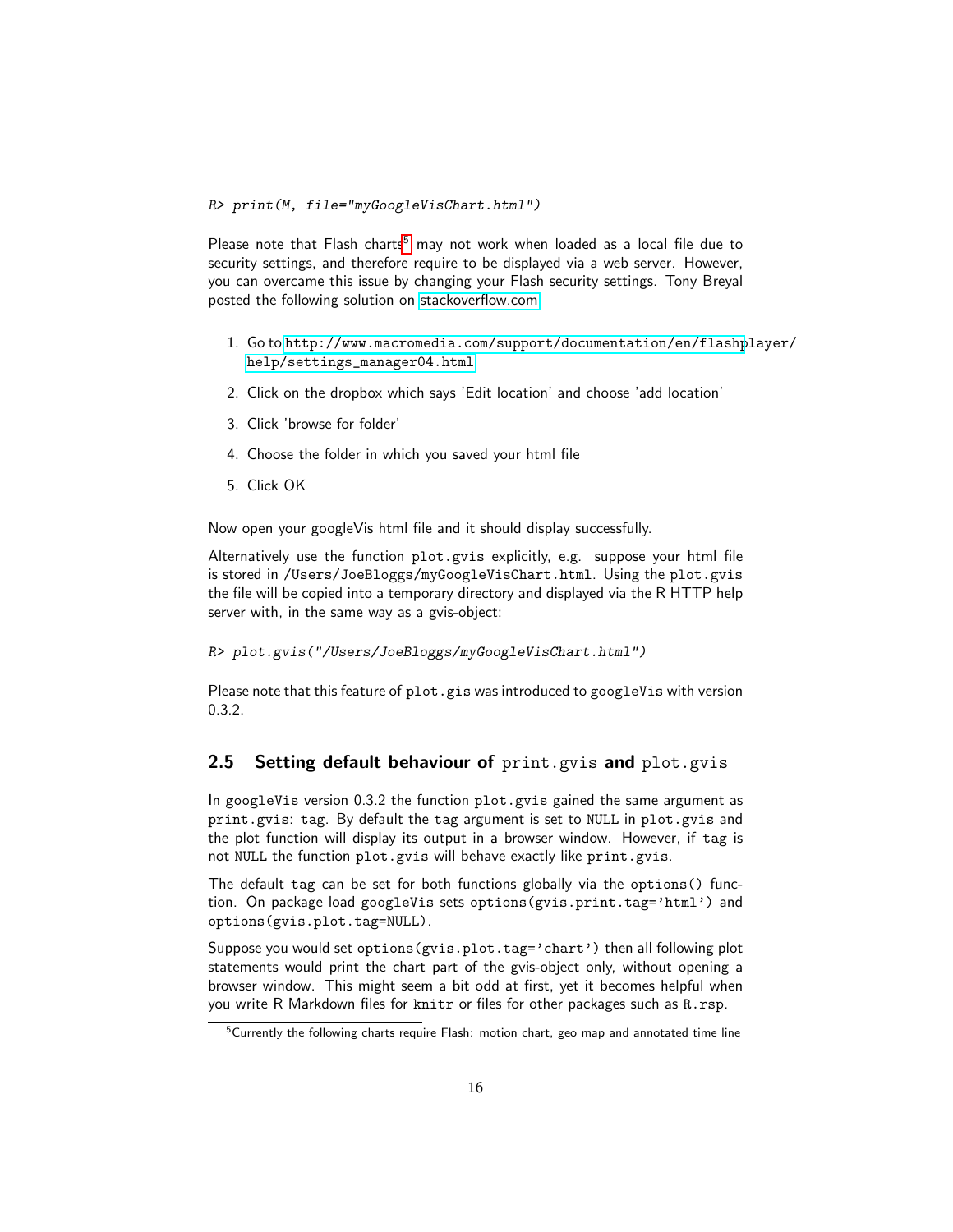While you draft your file you may want to see the output of googleVis in a interactive way, so you set options(gvis.plot.tag=NULL) at the top of the file and you change the setting to 'chart' before you parse the file, say with knitr. This will ensure that all plot statements return the HTML code of the chart, rather than opening browser windows. Section [4](#page-27-0) on page [28](#page-27-0) provides more details and a little knitr example.

### <span id="page-16-0"></span>2.6 Combining charts with gvisMerge

The function gvisMerge takes two gvis-objects and merges the underlying components into one page. The charts are aligned either horizontally or vertically next to each other in an HTML table.



<span id="page-16-1"></span>Figure 4: Three charts combined with gvisMerge.

The output of gvisMerge is a gvis-object again. This allows us to apply the same function iteratively to create more complex chart layouts. The following example, see Figure [4,](#page-16-1) aligns a geo chart and table below each other, and combines the output with a motion chart to the right:

```
R> G <- gvisGeoChart(Exports, "Country", "Profit",
+ options=list(width=200, height=100))
R> T <- gvisTable(Exports,
+ options=list(width=200, height=270))
R> M <- gvisMotionChart(Fruits, "Fruit", "Year",
+ options=list(width=400, height=370))
```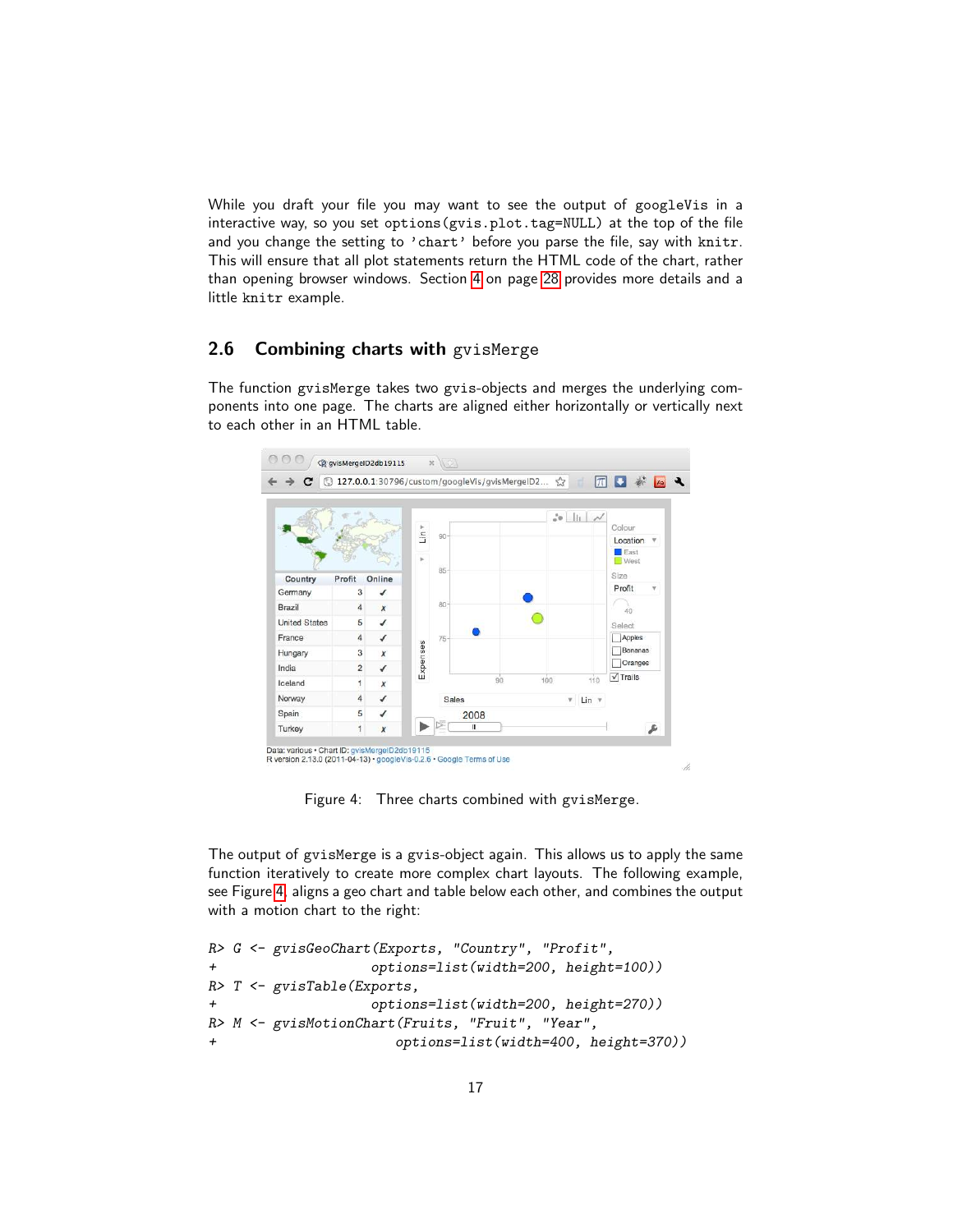```
R> GT <- gvisMerge(G,T, horizontal=FALSE)
R> GTM <- gvisMerge(GT, M, horizontal=TRUE,
                   + tableOptions="bgcolor=\"#CCCCCC\" cellspacing=10")
```
R> plot(GTM)

### <span id="page-17-0"></span>2.7 Setting options

Setting the various options of a googleVis objects can be a bit cumbersome at first. The options follow those of the Google Chart Tools and can be set via a named list using the argument options. In the following example we create a line chart and set various options $^6$  $^6$ , see the output in Figure [5.](#page-17-2)



<span id="page-17-2"></span>Figure 5: A line chart with various options set.

```
R> df <- data.frame(country=c("US", "GB", "BR"),
+ val1=c(1,3,4), val2=c(23,12,32))
R> Line <- gvisLineChart(df, xvar="country", yvar=c("val1","val2"),
+ options=list(
+ title="Hello World",
+ titleTextStyle="{color:'red',
+ fontName:'Courier',
+ fontSize:16}",
+ backgroundColor="#D3D3D3",
+ vAxis="{gridlines:{color:'red', count:3}}",
+ hAxis="{title:'Country', titleTextStyle:{color:'blue'}}",
```
<span id="page-17-1"></span> $6$ Please refer to the help file of the individual googleVis functions, as the options can vary from chart to chart.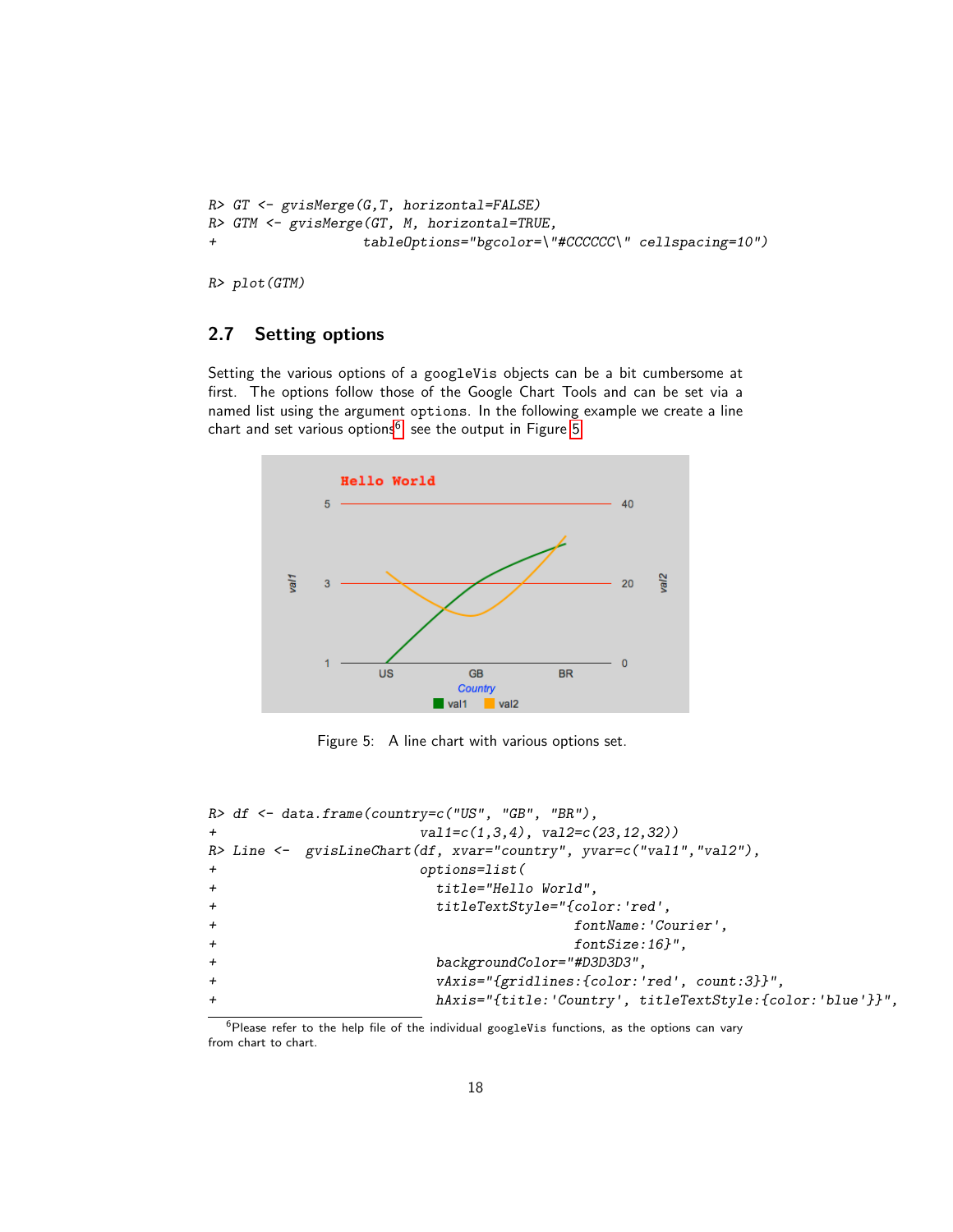```
+ series="[{color:'green', targetAxisIndex: 0},
+ {color: 'orange',targetAxisIndex:1}]",
                 + vAxes="[{title:'val1'}, {title:'val2'}]",
                 legend="bottom",
                 curveType="function",+ width=500,
+ height=300
+ ))
R> plot(Line)
```
As you can see some from the example above, the simpler options can be set by name=value, e.g. width=500, while the more complex options with sub-components are listed in curly brackets  $\{\}$ , and arrays, e.g. to define the two axes, use square brackets [ ].

Here is another example setting the colour axis of a geo chart, see Figure [6:](#page-18-0)

```
R> Geo <- gvisGeoChart(CityPopularity, locationvar='City',
+ colorvar='Popularity',
+ options=list(region='US', height=350,
+ displayMode='markers',
                    + colorAxis="{values:[200,400,600,800],
+ colors:[\'red', \'pink\', \'orange',\'green']}")<br>+
+ )
R> plot(Geo)
```


<span id="page-18-0"></span>Figure 6: A geo chart with options set for a colour axis.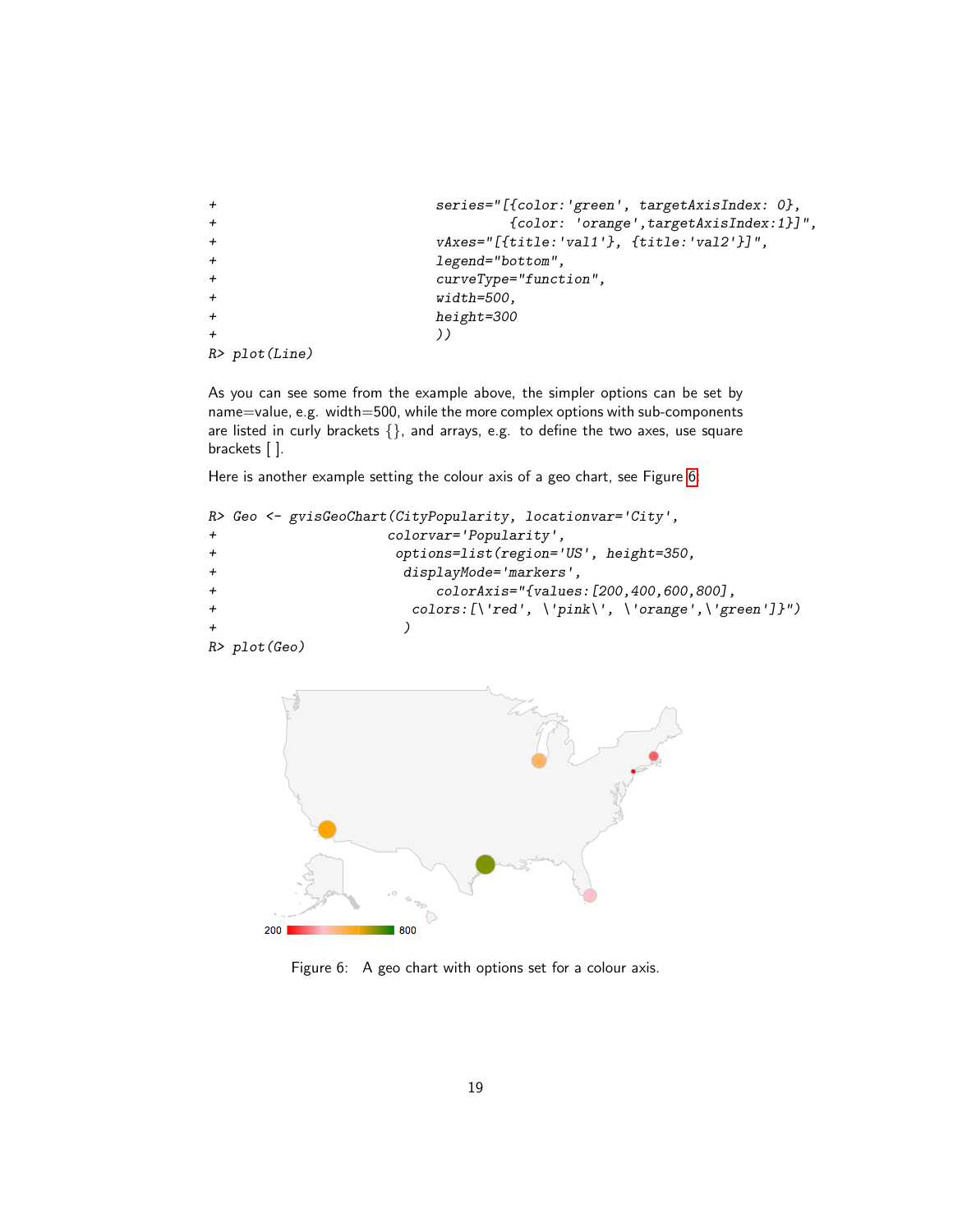### <span id="page-19-0"></span>2.7.1 Chart Editor

A special option for all charts is gvis.editor, which adds an edit button to the page, allowing the user to edit, change and customise the chart on the fly, see the following example and Figure [7.](#page-19-2) The content of the list item gvis.editor describes the label of the browser button<sup>[7](#page-19-3)</sup>.

R> Editor <- gvisLineChart(df, options=list(gvis.editor='Edit me!')) R> plot(Editor)

| 00<br>CR LineChartID5783c42d                                                                                               | $x \ge 1$                                                                                                                    |                                            |    |    |           |              |                  |
|----------------------------------------------------------------------------------------------------------------------------|------------------------------------------------------------------------------------------------------------------------------|--------------------------------------------|----|----|-----------|--------------|------------------|
| C<br>$\leftarrow$                                                                                                          | 127.0.0.1:19218/custom/googleVis/LineChartID5783c42d.html                                                                    |                                            |    |    |           |              | ☆ 1              |
| Edit me!<br>$40$<br>30<br>20<br>10<br>$\theta$<br><b>US</b><br>Data: data . Chart ID: LineCh<br>R Under development (unsta | <b>Chart Editor</b><br>Customise<br><b>Start</b><br><b>Charts</b><br>Use 1st column as labels<br>Recommended charts - More » | Preview<br>40<br>30<br>20<br>10<br>$\circ$ | US | GB | <b>BR</b> | wal1<br>val2 | $\boxed{\times}$ |
|                                                                                                                            |                                                                                                                              |                                            |    |    |           | OK           | Cancel           |

<span id="page-19-2"></span>Figure 7: Example of googleVis chart with options = list (gvis.editor = 'Edit me!').

### <span id="page-19-1"></span>2.7.2 Dealing with apostrophes in column names

The googleVis package converts data frames into JSON objects. The column names of the resulting JSON tables are encapsulated with single speech marks, see lines 12 – 16 of the code example on page [5.](#page-3-2)

Hence apostrophes in column names of your input data frame have to be encapsulated by a double backslash.

Here is a little example, see the output in Figure [8.](#page-20-2)

 $R$  df <- data.frame("Year"=c(2009,2010), "Lloyd\\'s"=c(86.1, 93.3), + "Munich Re\\'s R/I"=c(95.3, 100.5),

<span id="page-19-3"></span><sup>7</sup>See also [https://google-developers.appspot.com/chart/interactive/docs/drawing\\_](https://google-developers.appspot.com/chart/interactive/docs/drawing_charts#charteditor) [charts#charteditor](https://google-developers.appspot.com/chart/interactive/docs/drawing_charts#charteditor)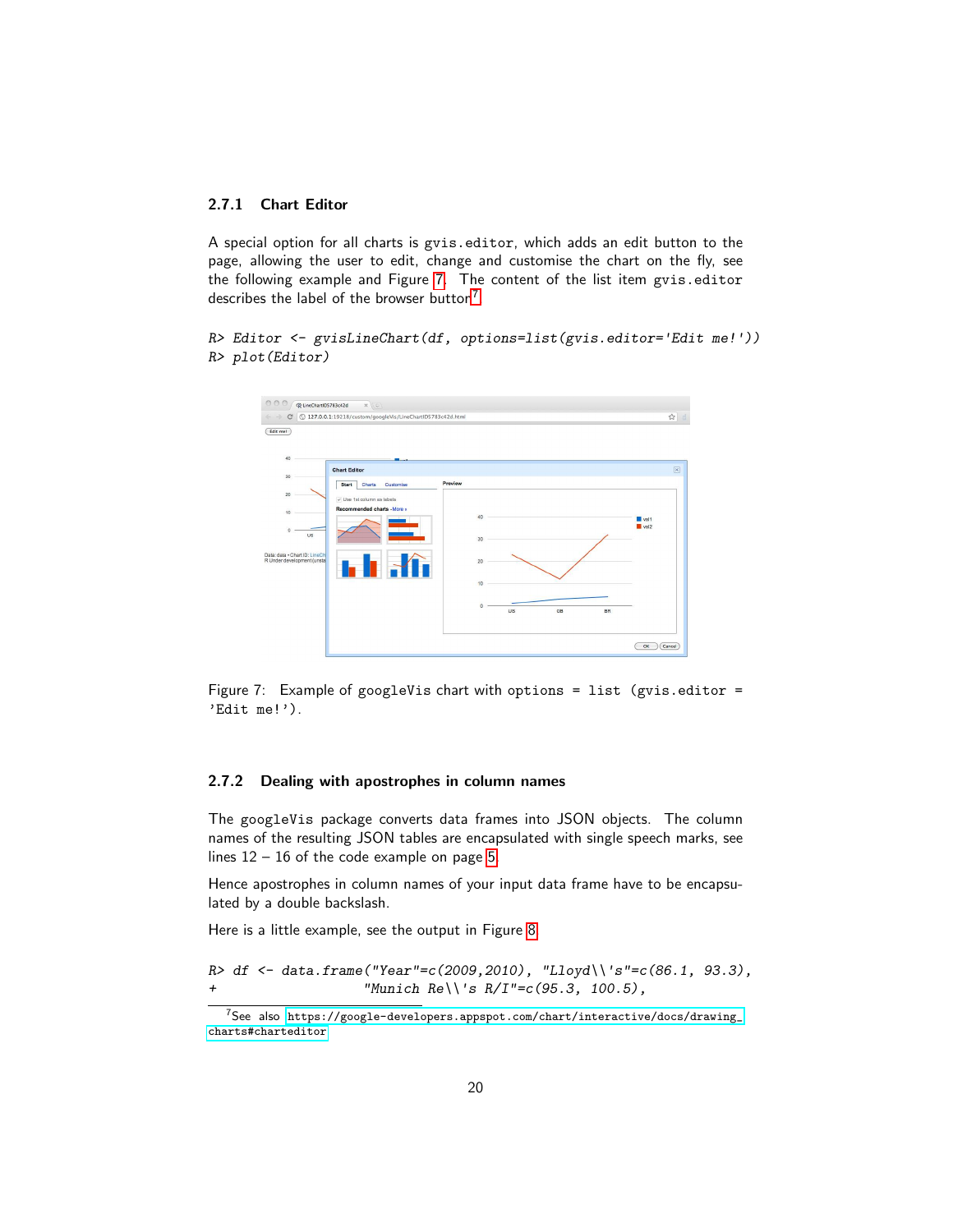

<span id="page-20-2"></span>Figure 8: Visualising data with apostrophes in column names.

+ check.names=FALSE) R> df Year Lloyd\\'s Munich Re\\'s R/I 1 2009 86.1 95.3 2 2010 93.3 100.5 R> CR <- gvisColumnChart(df, options=list(vAxis='{baseline:0}', + title="Combined Ratio %", + legend="{position:'bottom'}"))

R> plot(CR)

## <span id="page-20-0"></span>3 Embedding googleVis in web sites

### <span id="page-20-1"></span>3.1 Integrating gvis objects in existing sites

Suppose you have an existing web page and would like to integrate the output of a googleVis function, such as gvisMotionChart. In this case you only need the chart output from gvisMotionChart. So you can either copy and paste the output from the R console

```
R> print(M, 'chart') ## or cat(M$html$chart)
```
into your existing html page, or write the content directly into a file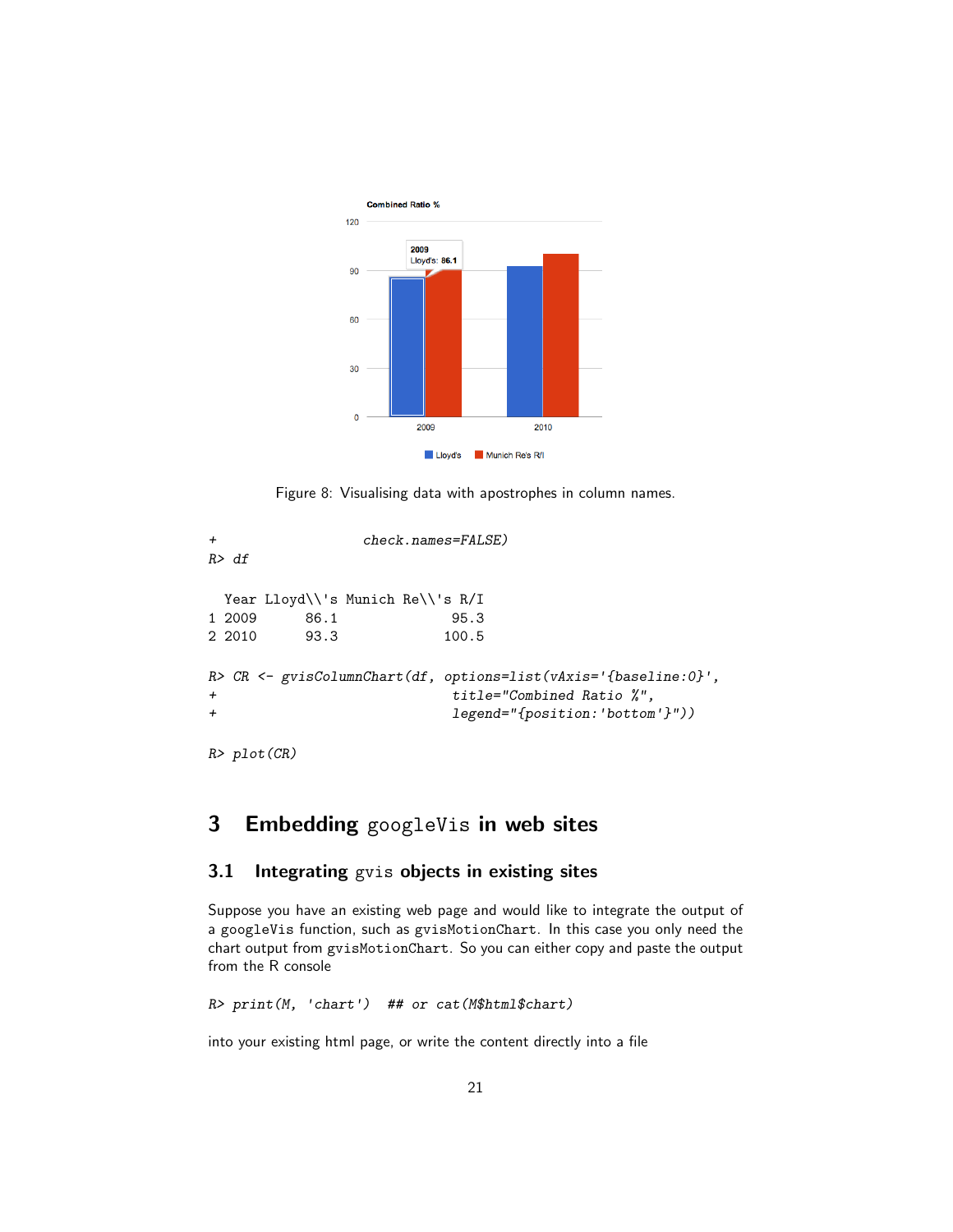R> print(M, 'chart', file='myfilename')

and process it from there.

### <span id="page-21-0"></span>3.2 Using googleVis output with WordPress

[WordPress](http://wordpress.org/) is a popular web software for creating websites and blogs. Here we give some tips about the usage with googleVis output.

By default WordPress does not allow JavaScript code (and hence googleVis output) to be inserted into a page. However, additional plugins allow us to extend the functions of WordPress.

One option of embedding JavaScript code inside a WordPress post is to use the "custom fields shortcode" plugin<sup>[8](#page-21-2)</sup>. The plugin allows you to create a custom field for the googleVis code, which can be referred to in your article.

Suppose you created a motion chart in R:

```
R> M <- gvisMotionChart(Fruits, "Fruit", "Year",
+ options=list(width=400, height=370))
```
Copy the chart code, e.g. from

```
R> print(M, 'chart')
```
and paste it into the value text area of a custom field in WordPress, e.g. with instance name Fruits. To include the motion chart into your article add [cf]Fruits[/cf] into the post, see Figure [9](#page-22-0) for an illustration.

### <span id="page-21-1"></span>3.3 Using googleVis output with Google Sites, Blogger, etc.

Google Charts can be used with other Google products such as Google Sites, Blogger or Google Code wiki pages. However, in most cases the chart has to be embedded as a Google Gadget. Google Gadgets are written in XML and can have HTML and Javascript components. Here is an example of a 'Hello World' program written using Google Gadget technology from [Wikipedia.](http://en.wikipedia.org/wiki/Google_Gadgets)

```
<?xml version="1.0" encoding="UTF-8" ?>
<Module>
<ModulePrefs title="simple hello world example" />
<Content type="html">
     \leq! [CDATA [
       Hello, world!
```
<span id="page-21-2"></span> ${}^{8}\texttt{http://wordpress.org/extend/plugins/custom-fields-shortcode}$  ${}^{8}\texttt{http://wordpress.org/extend/plugins/custom-fields-shortcode}$  ${}^{8}\texttt{http://wordpress.org/extend/plugins/custom-fields-shortcode}$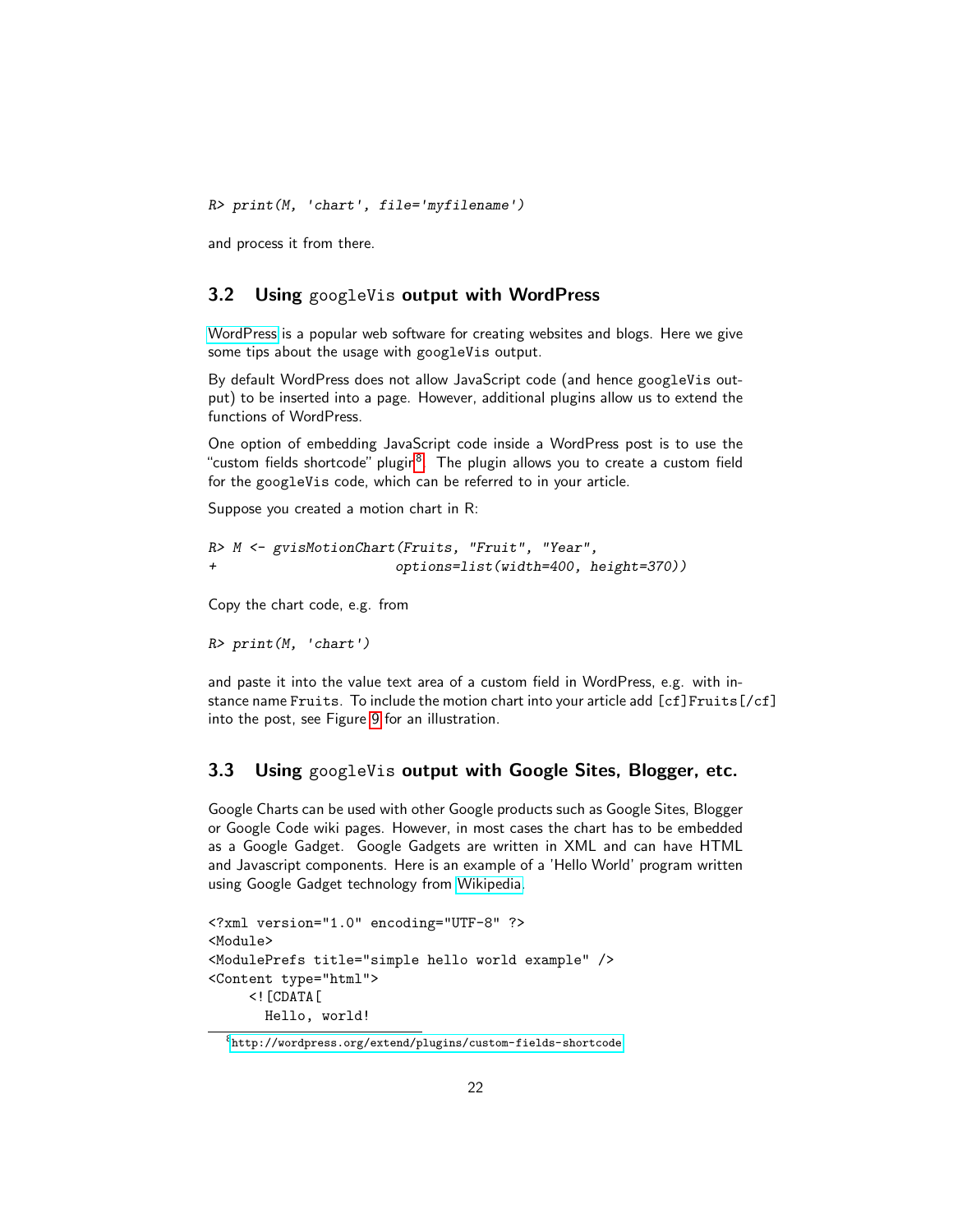|                                  | myBlog Search Engines Blocked                                |                                                                                                                                   |
|----------------------------------|--------------------------------------------------------------|-----------------------------------------------------------------------------------------------------------------------------------|
| <b>命</b> Dashboard               | $\mathcal{R}$ Edit Post                                      |                                                                                                                                   |
| Posts<br>$\overline{\mathbf{v}}$ | Motion Chart                                                 |                                                                                                                                   |
| Posts<br>Add New                 |                                                              | Permalink: http://handelsplatz-koeln.de/casdie/wordpress/?p=4 (Change Permalinks<br>View Post                                     |
| Categories                       | Upload/Insert 画 画 月 章                                        | Visual HTML                                                                                                                       |
| Post Tags                        | $I$ ABC<br>в                                                 | E E « E E E ∞ ⊗ E ♥ - □ E                                                                                                         |
| <b>图 Media</b>                   |                                                              |                                                                                                                                   |
| D<br>Links                       | This is an example of a motion chart by R-package googleVis. |                                                                                                                                   |
| <b>Pages</b>                     | [cf]Fruits[/cf]                                              |                                                                                                                                   |
| Comments                         |                                                              |                                                                                                                                   |
|                                  |                                                              |                                                                                                                                   |
| <b>同</b> Appearance              | Path: p                                                      |                                                                                                                                   |
| $\otimes$ Plugins                | Word count: 12                                               | Draft saved at 6:02:56 pm. Last edited by decastillo on June 30, 2011 at 12:56 pm                                                 |
| Plugins<br>Add New               | <b>Custom Fields</b>                                         |                                                                                                                                   |
| Editor                           | Name                                                         | Value                                                                                                                             |
| <b>绝 Users</b>                   |                                                              | $\frac{\lambda}{\Box}$<br>MotionChart generated in R 2.13.0 by googleVis 0.2.6</td></tr><tr><td>Th Tools</td><td></td><td>package |
| 89 Settings                      | Fruits                                                       | Wed Jun 29 10:43:03 2011                                                                                                          |
|                                  | Delete<br>Update.                                            | isHeader<br>$\frac{1}{2}$<br><script type="text/javascript" src="http://www.qoogle.com<br>/icani <sup>e</sup> s                   |

<span id="page-22-0"></span>Figure 9: Including googleVis output in a WordPress blog entry.



The googleVis package comes with the function createGoogleGadget, which takes a gvis-object and wraps it into an XML gadget file. Here is an example with a motion chart:

```
R> M <- gvisMotionChart(Fruits, "Fruit", "Year")
R> G <- createGoogleGadget(M)
```

```
R> cat(G, file="myGadget.xml")
```
In order to use the gadget, the file myGadget.xml has to be hosted online, e.g. using Google Docs. Suppose the URL to the gadget is http://example.com/myGadget.xml, than you can embed the gadget

• in a Google Site via the menu:

"Insert" -> "More gadgets ..." -> "Add gadget URL",

• in a Google Code wiki via the wiki:gadget tag, e.g.:

<wiki:gadget url="http://example.com/gadget.xml" />,

• in Blogger via the design tab, see site gadget.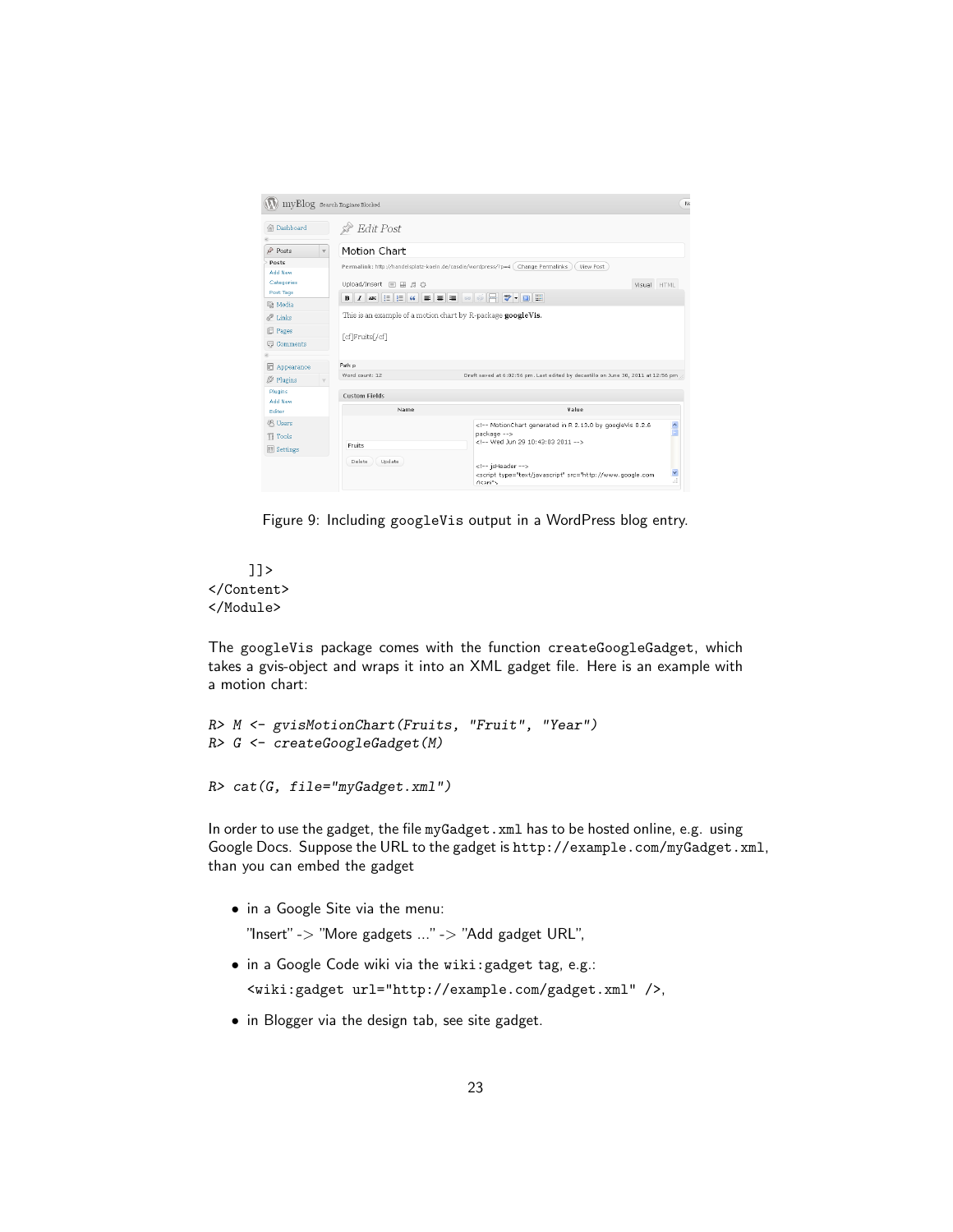However, the situation is different again, if you would like to include the googleVis output into a blogger post. In this case a gadget does not work. You can either copy and paste the chart directly into your post, but then it does not seem to work with MS Internet Explorer, or you use an indirect approach. This means that the googleVis chart has to be hosted on a separate page (e.g. in a public Dropbox folder) and is embedded into the blog post by using the <iframe> tag, e.g.:

```
<iframe width="100%" height="400px" frameborder="0"
src="http://example.com/myGoogleVisChart.html">
</iframe>
```
For an example see the following blog entry: [http://lamages.blogspot.com/2011/09/](http://lamages.blogspot.com/2011/09/including-googlevis-output-into-blogger.html)including[googlevis-output-into-blogger.html.](http://lamages.blogspot.com/2011/09/including-googlevis-output-into-blogger.html)

### <span id="page-23-0"></span>3.4 Embedding googleVis in web sites dynamically

In this section we provide examples how the googleVis functions can be embedded into web sites dynamically. With the R packages R.rsp [\[Ben12\]](#page-33-6) and brew [\[Hor11a\]](#page-34-13) we have two options to integrate R snippets into html code. While the R.rsp package comes with its own internal web server, brew requires the Apache HTTP server [\[Fou10a\]](#page-33-9) with the RApache [\[Hor11b\]](#page-34-14) module installed. Please note that currently the RApache module only runs on UNIX/Linux and Mac OS X.

### <span id="page-23-1"></span>3.4.1 Using googleVis with R.rsp

The R.rsp package allows the user to integrate R code into html code. The R code is parsed by the R.rsp web server and executed at run time.

As an example, we embed a motion chart into a rsp-page:

```
\hbox{\tt <html>>}<body>
<% library(googleVis)
   M <- gvisMotionChart(Fruits, idvar="Fruit", timevar="Year") %>
<%= M$html$chart %>
</body>
</html>
```
The R code included in  $\langle\!\langle \cdots \rangle\!\rangle$  is executed when read by the R rsp HTTP server, but no R output will be displayed. To embed the R output into the html code we have to add an equal sign,  $\langle\% = ... \&\rangle$ , which acts as a cat statement.

You find an example as part of the googleVis package. This example can be displayed via the following R command: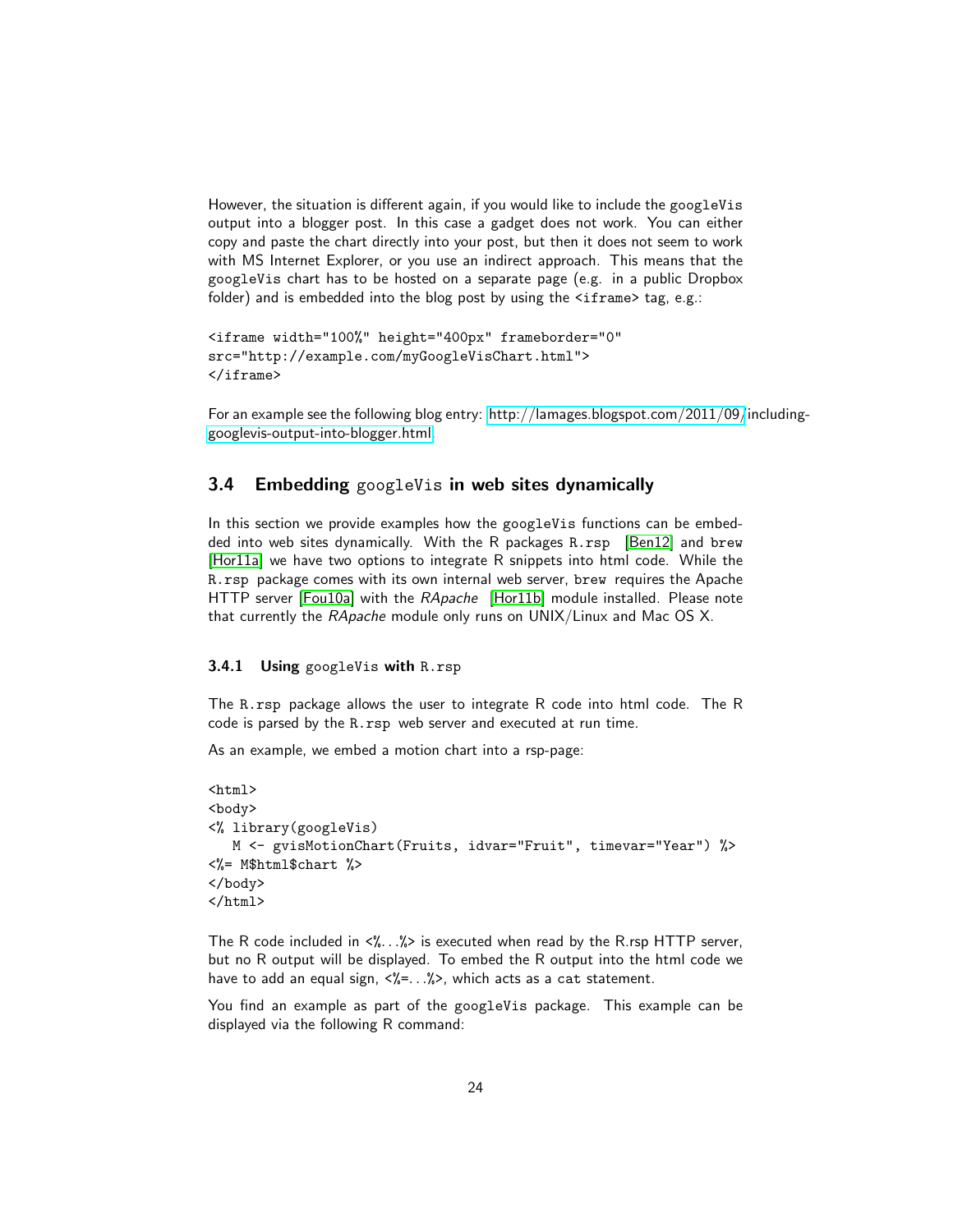```
R> library(R.rsp)
R> browseRsp()
R> # Follow the link for googleVis in the opening browser window
```
The actual rsp-file is located within the googleVis package directory and again R allows you to find the file with the following command:

```
R> file.path(system.file("rsp", package = "googleVis"), "index.rsp")
```
For more information read the documentation of the R.rsp package.

#### <span id="page-24-0"></span>3.4.2 Using googleVis with RApache and brew

RApache supports web application development using R and the Apache HTTP server. The RApache module embeds the R interpreter into the Apache web server. However, as we would like to mix R and html code we also need a parser and this is where the R package brew comes into place.

Files sitting in a dedicated brew folder of the HTTP repository are parsed by brew when opened in the browser. The R code is executed with RApache and the output is embedded into the site. Hence the approach is similar to R.rsp with the difference that the two tasks are split. This has the advantage that R does not have to run in a separate window.

Detailed installation instructions for RApache are available on the project site: [http://rapache.net/manual.html,](http://rapache.net/manual.html) for specific comments on Mac OS X see: [http://](http://worldofrcraft.blogspot.com/2010/08/installing-rapache-on-mac-os-x-snow.html) [worldofrcraft.blogspot.com/2010/08/installing-rapache-on-mac-os-x-snow.html](http://worldofrcraft.blogspot.com/2010/08/installing-rapache-on-mac-os-x-snow.html)

Following the installation of RApache you will have to configure Apache. Most likely you have to add something along the following lines to your apache2.conf or httpd.conf file (often found in /etc/httpd or /private/etc/apache2/httpd. conf on Mac OS X):

```
LoadModule R_module /usr/lib/apache2/modules/mod_R.so
## On Mac OS X more likely to be:
## LoadModule R_module libexec/apache2/mod_R.so
ROutputErrors
RSourceOnStartup "/var/www/rapache/R/startup.R"
## On Mac OS X the www folder is often equivalent to:
## /Library/WebServer/Documents/
```
The first line loads the R module when the Apache web server is started, the second line deals with error handling, while the startup.R file is suitable for initial set ups, e.g. libraries and global variables:

## Ensure the packages are installed so that mod\_R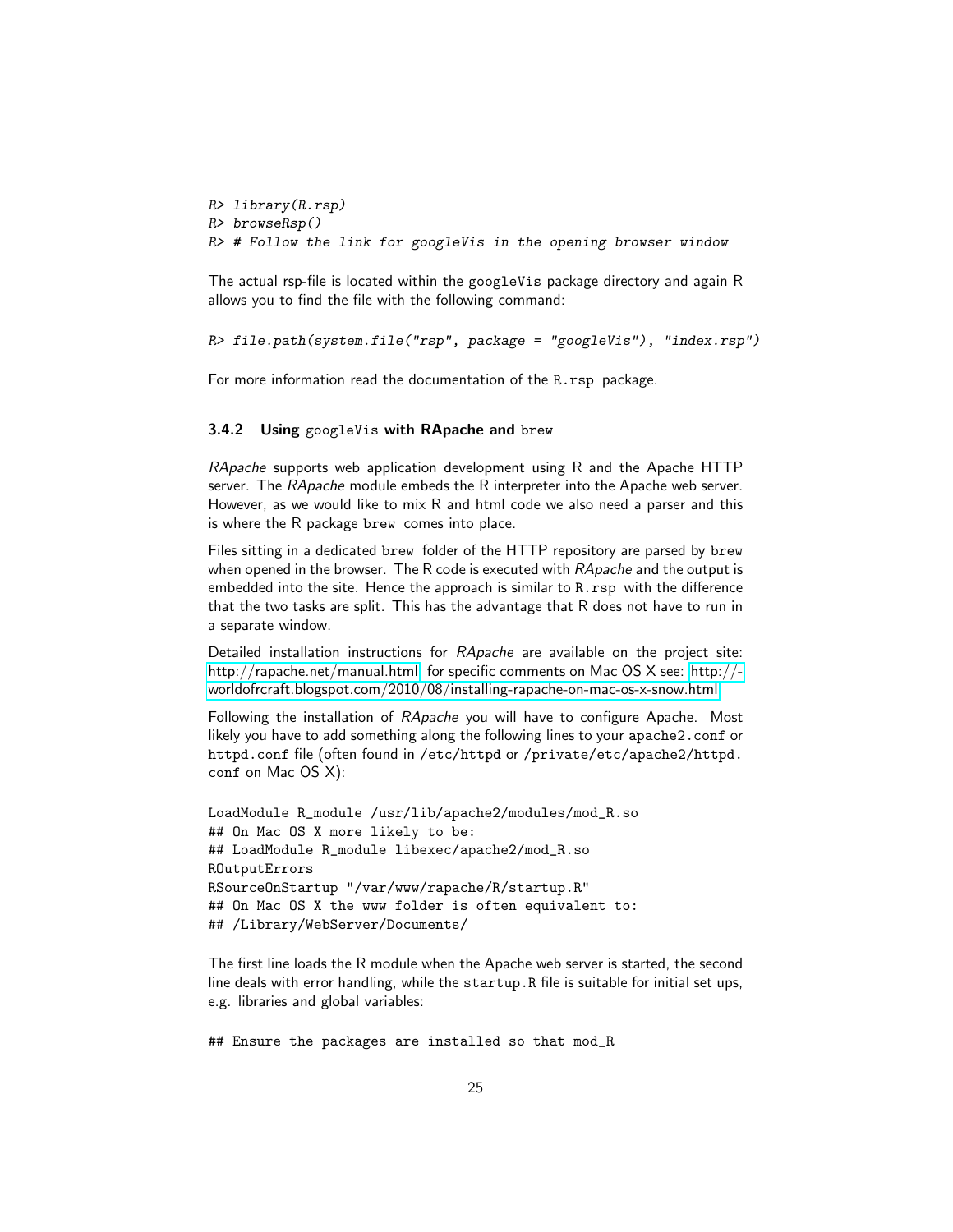```
## has access to them, e.g. not in your home folder
library{googleVis}
library{lattice}
library{Cairo}
MyGlobalVar <- 42
```
To test that RApache is working open<http://localhost/RApacheInfo> and you should find details about your system, an example can be found on the RApache site: <http://biostat.mc.vanderbilt.edu/rapache/files/RApacheInfo.html>

The next step is to install the brew R package in the usual way:

```
R> install.packages('brew')
```
Following this we have to tell Apache that files in a specific folder should be parsed by brew. Again we edit the apache2.conf or httpd.conf and add the connection of the RHandler with the function brew:

```
<Directory /var/www/rapache/brew>
## On Mac OS more likely to be something like:
## <Directory /Library/WebServer/Documents/rapache/brew>
      SetHandler r-script
      RHandler brew::brew
</Directory>
```
That's all. Restart the HTTP daemon and you can start placing files in the brew directory and access them via http://localhost/rapache/brew/filename, e.g. a file containing:

```
<html>
<body>
<h1>Fruits</h1>
<% library(googleVis)
  M <- gvisMotionChart(Fruits, idvar="Fruit", timevar="Year") %>
<%= M$html$chart %>
</body>
</html>
```
You will notice that the brew syntax is very similar to rsp. For more information read the documentation of the RApache module and brew package. You find two simple examples of brew files in the googleVis package. Again the following R command shows you the folder path:

```
R> system.file("brew", package = "googleVis")
```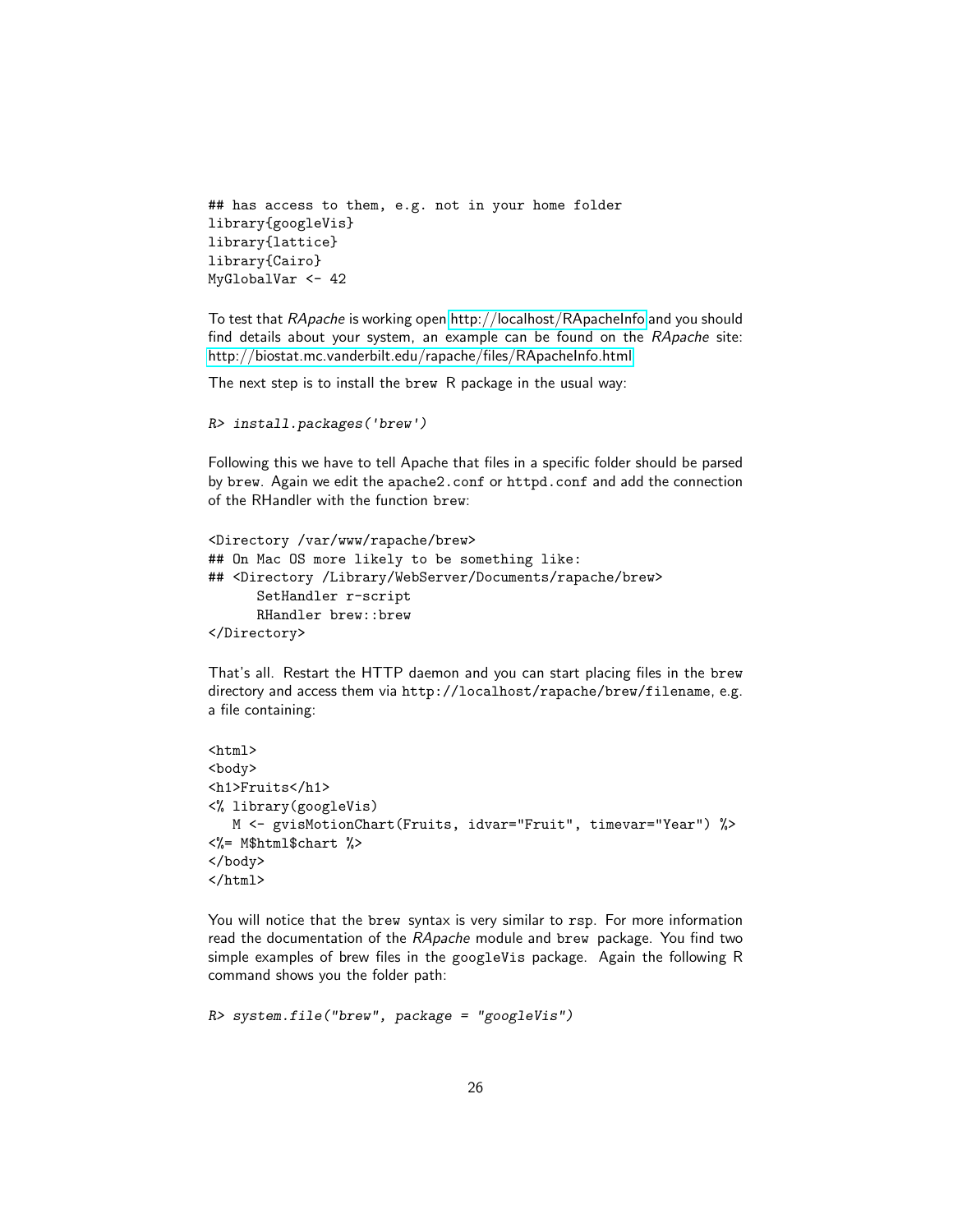#### <span id="page-26-0"></span>3.4.3 Using googleVis with Rook

Rook [\[Hor12\]](#page-34-15) is a web server interface for R, written by Jeffrey Horner, the author of rApache and brew. Compared to other web frameworks Rook appears incredible lightweight. Rook doesn't need any configuration. It is an R package, which works out of the box with the R HTTP server. That means no configuration files are needed. No files have to be placed in particular folders. Instead, Rook web applications can be run on a local desktop. However, Rook requires some knowledge of the HTTP protocol.

Here is a Rook app example with googleVis. It displays a little R data frame in a googleVis table by default. The user can change the visualisation by clicking on the Edit me! button and upload her/his own CSV-file, see, see Figure [10.](#page-26-1)

|                           | Profit         |
|---------------------------|----------------|
| <b>Country</b><br>Germany | 3              |
| <b>Brazil</b>             | 4              |
| <b>United States</b>      | 5              |
| France                    | 4              |
| Hungary                   | 3              |
| India                     | $\overline{2}$ |
| Iceland                   | 1              |
| Norway                    | 4              |
| Spain                     | 5              |
| <b>Turkey</b>             | 1              |

<span id="page-26-1"></span>Figure 10: Screen shot of a Rook app with googleVis output.

```
R> require(Rook)
R> require(googleVis)
R > s <- Rhttpd$new()
R> s$start(listen='127.0.0.1')
R> my.app \leq function(env){
+ ## Start with a table and allow the user to upload a CSV-file
+ req <- Request$new(env)
+ res <- Response$new()
```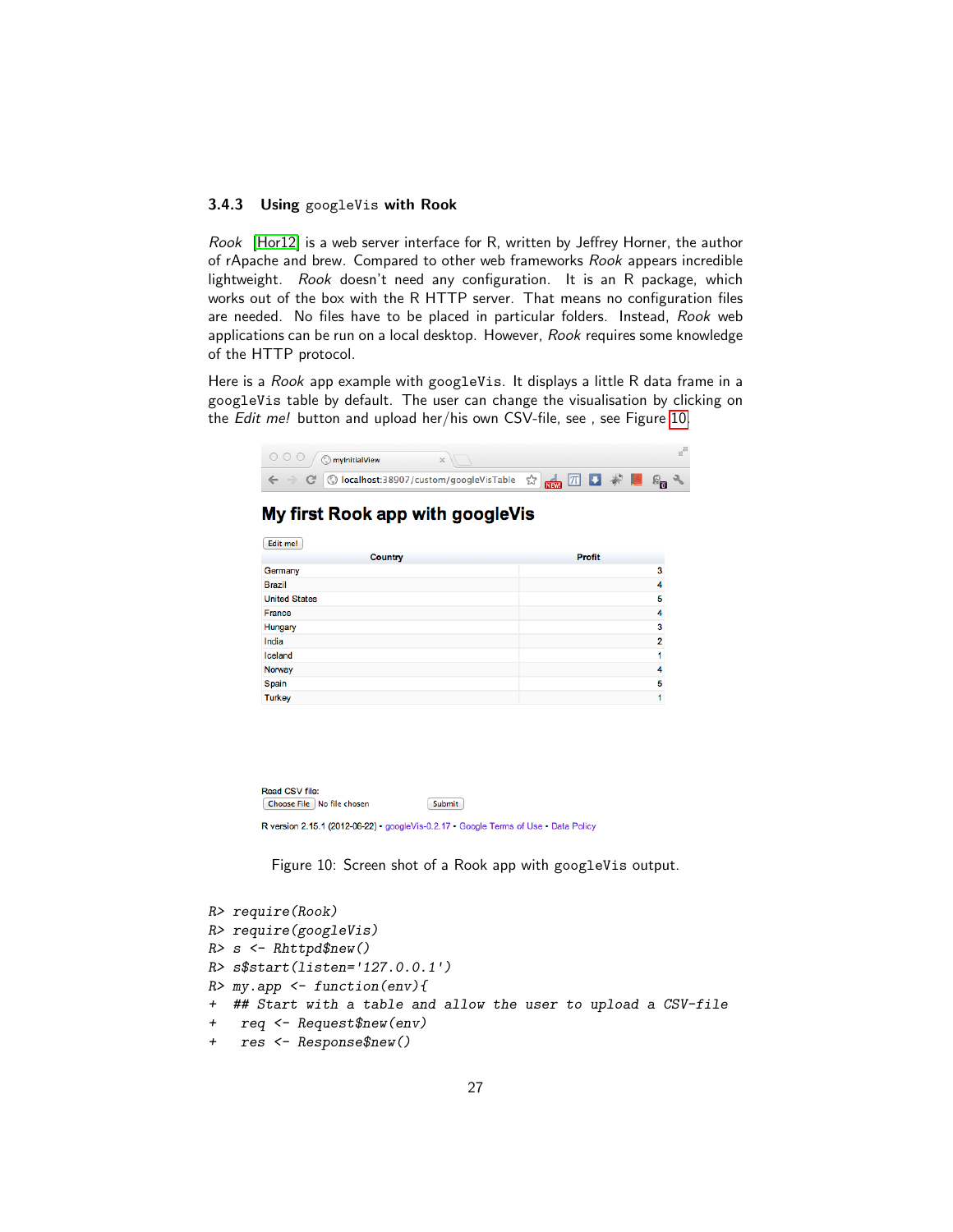```
+ ## Provide some data to start with
   ## Exports is a sample data set of googleVis
+ data <- Exports[,1:2]
   ## Add functionality to upload CSV-file
+ if (!is.null(req$POST())) {
     ## Read data from uploaded CSV-file
+ data <- req$POST()[["data"]]
    data <- read.csv(data$tempfile)
+ }
+ ## Create table with googleVis
+ tbl <- gvisTable(data,
+ options=list(gvis.editor="Edit me!",
+ height=350),
+ chartid="myInitialView")
  ## Write the HTML output and
+ ## make use of the googleVis HTML output.
  + ## See vignette('googleVis') for more details
+ res$write(tbl$html$header)
   + res$write("<h1>My first Rook app with googleVis</h1>")
   + res$write(tbl$html$chart)
   + res$write('
+ Read CSV file:<form method="POST" enctype="multipart/form-data">
+ <input type="file" name="data">
+ <input type="submit" name="Go">\n</form>')
   + res$write(tbl$html$footer)
+ res$finish()
+ }
R> s$add(app=my.app, name='googleVisTable')
R> ## Open a browser window and display the web app
R> s$browse('googleVisTable')
```
### <span id="page-27-0"></span>4 Using googleVis with knitr

Using googleVis with knitr  $^9$  $^9$  [\[Xie12\]](#page-35-1) is a convient way of creating interactive reproducible reports. The approach taken by knitr is similar to Sweave, in that you can combine code with text and formatting tags. However, knitr can also export to HTML, which is required to embed googleVis charts.

To include googleVis output into a knitr document you have to set the chunk option results to 'asis' and print the chart element only, as demonstrated in the following example:

+

<span id="page-27-1"></span><sup>9</sup><http://yihui.name/knitr/>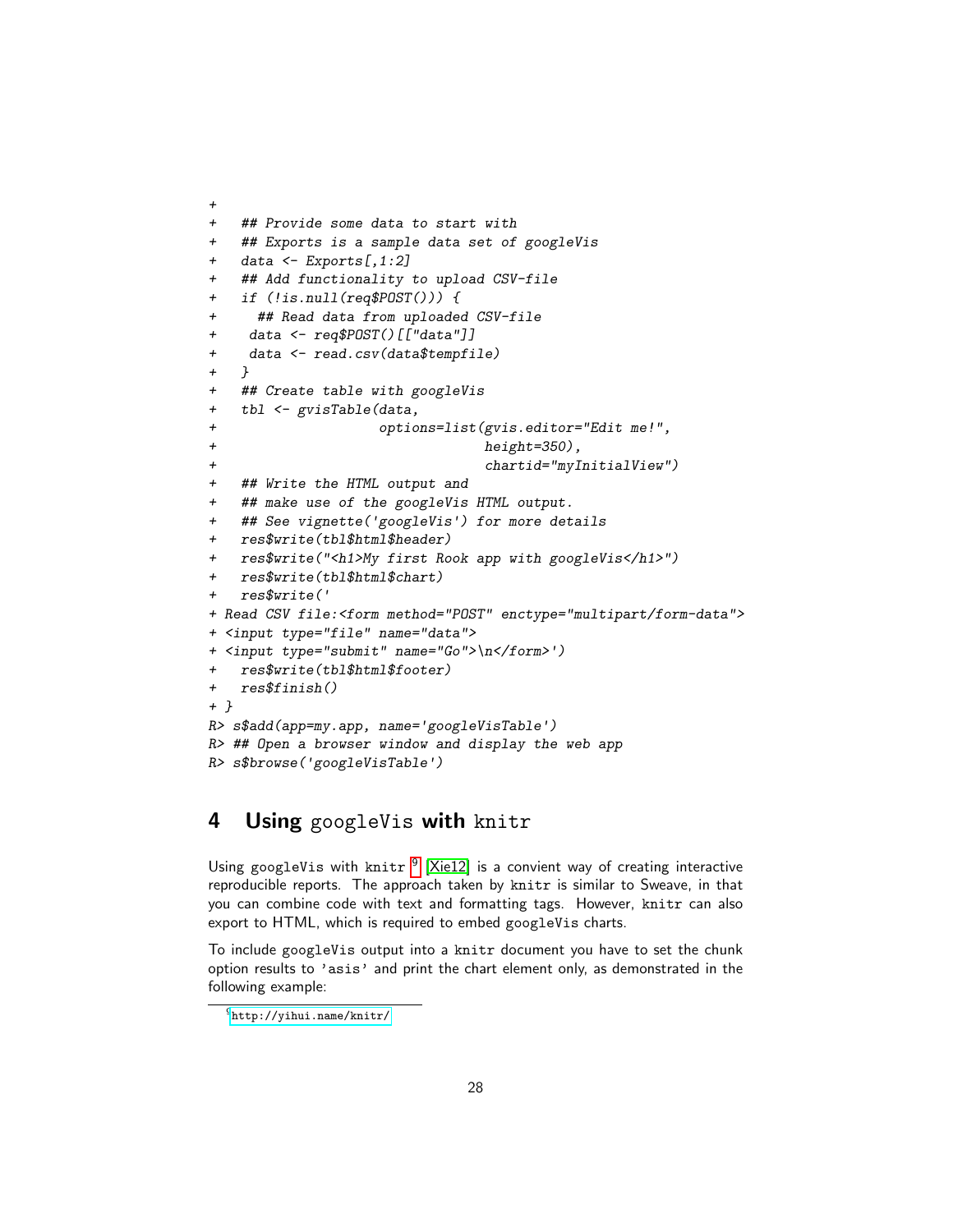```
```{r results='asis'}
M <- gvisMotionChart(Fruits, "Fruit", "Year",
                        options=list(width=550, height=450))
print(M, 'chart')
\ddot{\phantom{0}}
```
A little example was published in a blog post: [http://lamages.blogspot.co.](http://lamages.blogspot.co.uk/2012/05/interactive-reports-in-r-with-knitr-and.html) [uk/2012/05/interactive-reports-in-r-with-knitr-and.html](http://lamages.blogspot.co.uk/2012/05/interactive-reports-in-r-with-knitr-and.html)

Version 0.3.2 of googleVis introduced 'tag' as a new argument to the plot function plot.gvis, see also page [16.](#page-15-0) This argument is by default set to NULL and can be set globally outside the plot function via options().

The argument tag influences the behaviour of the plot function. The tag parameter can be the same as for the print function print.gvis. Indeed, setting options(gvis.plot.tag = 'chart') will change the behaviour of plot to print, so  $plot(x)$  will no longer open a browser window, but produce the same output as print(x, tag='chart'), if x is a gvis-object.

Hence, setting the option gvis.plot.tag in a knitr markdown Rmd-file to 'chart' will automatically turn all following plot statements into html output, see the example below and Figure [11.](#page-29-0)

```
# Markdown example with knitr and googleVis
===========================================
This is a little Markdown example file.
Set the googleVis options first.
In this case change the behaviour of plot.gvis
```{r setOptions, message=FALSE}
library(googleVis)
op <- options(gvis.plot.tag='chart')
\ddot{\phantom{0}}The following plot statements will automatically return the HTML
required for the 'knitted' output.
## Combo chart
```{r ComboExample, results='asis', tidy=FALSE}
## Add the mean
CityPopularity$Mean=mean(CityPopularity$Popularity)
CC <- (CityPopularity, xvar='City',
          yvar=c('Mean', 'Popularity'),
          options=list(seriesType='bars',
                       width=450, height=300,
                       title='City Popularity',
                       series='{0: {type:\"line\"}}'))
plot(CC)
```
 $\ddotsc$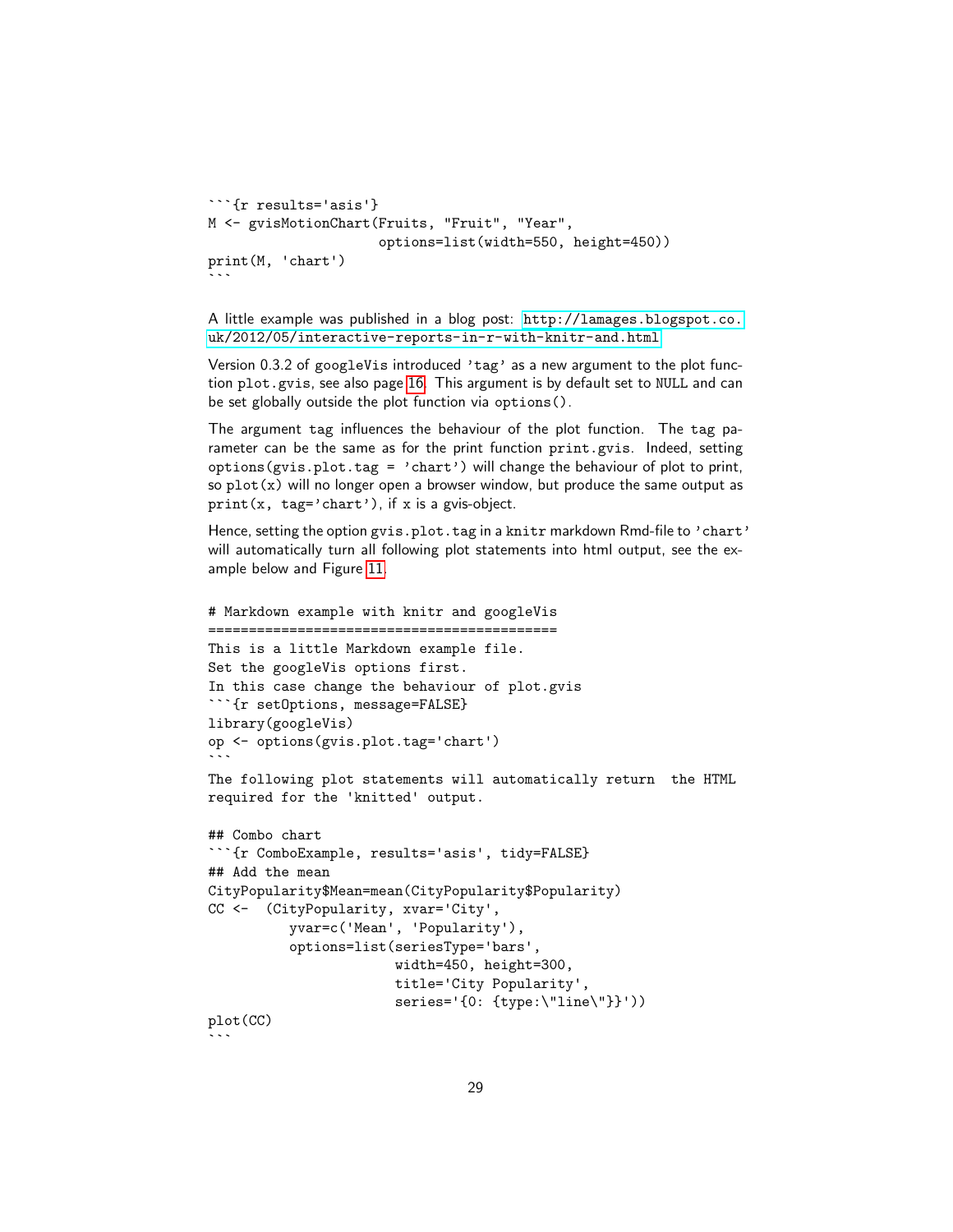

<span id="page-29-0"></span>

Example of gvisComboChart with R code shown above.

```
## Place two charts next to each other
```{r gvisMergeExample, results='asis', echo=FALSE}
Geo <- gvisGeoChart(Exports, locationvar='Country', colorvar='Profit',
                    options=list(height=300, width=350))
Tbl <- gvisTable(Exports, options=list(height=300, width=200))
plot(gvisMerge(Geo, Tbl, horizontal=TRUE))
``````
Example of a gvisGeoChart with gvisTable and R code hidden.
## Motion Chart
```{r MotionChartExample, results='asis', tidy=FALSE}
```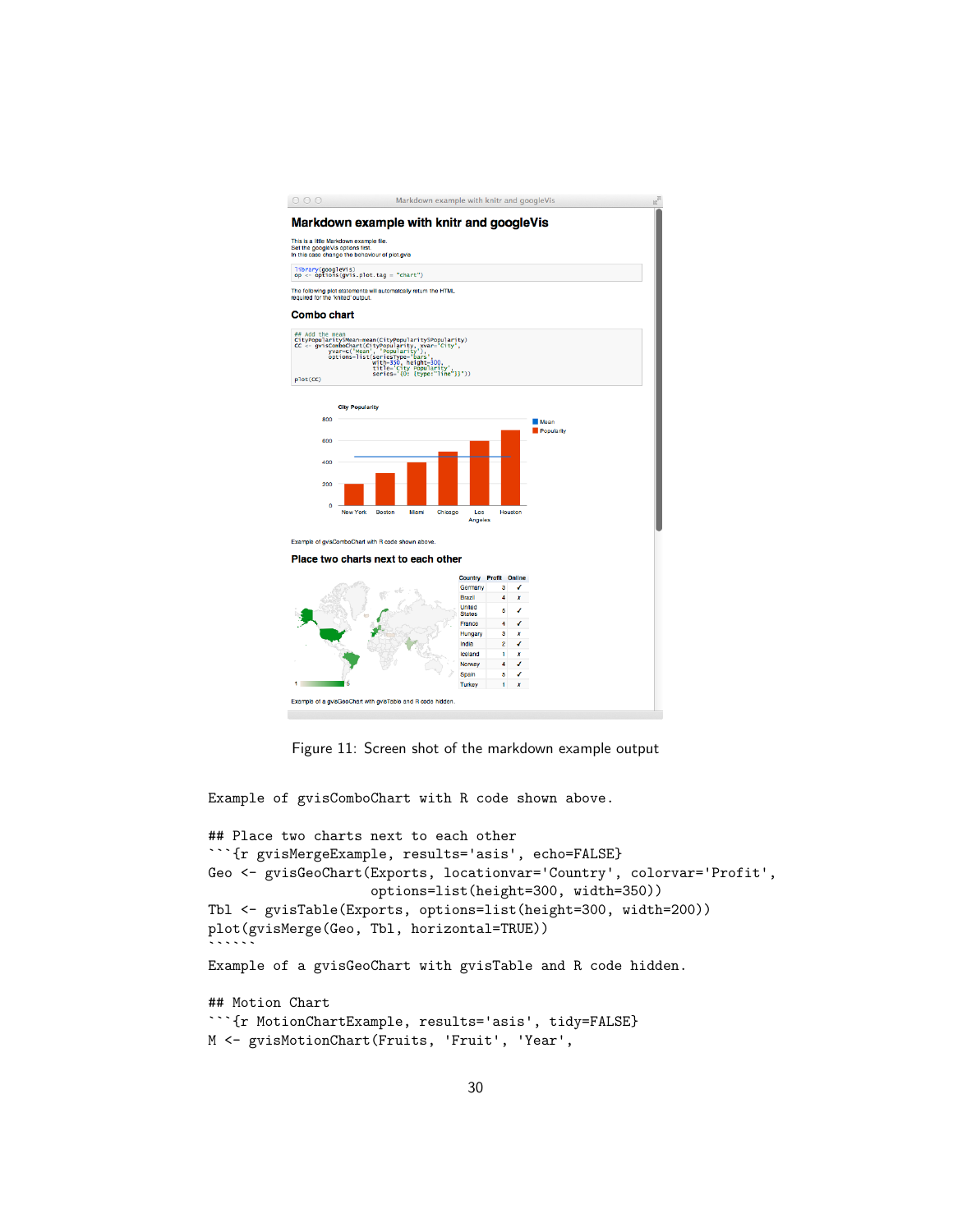```
options=list(width=400, height=350))
plot(M)
\ddotscPlease note that the Motion Chart is only displayed when hosted on a
web server, or is placed in a directory which has been added to the
trusted sources in the [security settings of Macromedia]
(http://www.macromedia.com/support/documentation/en/flashplayer/help/settings_manager04.html).
See the googleVis package vignette for more details.
```

```
```{r resetOptions}
## Set options back to original options
options(op)
\ddot{\phantom{0}}
```
As a result you can use the options() command as a switch in your knitr file to switch between as interactive mode, where you are likely to experiment, via copying and pasting R code into the console and running knit on the whole file.

A more comprehensive example is given in the help file to plot.gvis.

### <span id="page-30-0"></span>**5** Using googleVis in presentations

The Google Chart Tools are designed for web pages, so it should be no surprise that it can be difficult or impossible to embed googleVis output in traditional presentation software like MS PowerPoint<sup>[10](#page-30-1)</sup>, Google Docs, OpenOffice Impress or Apple Keynote.

The easiest way is to include screen shots into the slide with links to the live web pages. But this approach requires the presenter to switch between applications during her talk. This can be fun, but quite often it is not.

An alternative would be to build the presentation as a web page it self.

The JavaScript library deck.js [\[Tro11\]](#page-35-2), a jQuery framework for creating HTML presentations by Caleb Troughton, provides an elegant way of combining the slide paradigm with web content such as YouTube videos or googleVis output. You find an example with googleVis charts on mages's blog: [http://lamages.blogspot.](http://lamages.blogspot.com/2011/11/interactive-presentations.html) [com/2011/11/interactive-presentations.html](http://lamages.blogspot.com/2011/11/interactive-presentations.html) .

An alternative to deck.js is slidy<sup>[11](#page-30-2)</sup> in combination with knitr and pandoc<sup>[12](#page-30-3)</sup>, see the following blog post for more details: [http://lamages.blogspot.co.uk/2012/](http://lamages.blogspot.co.uk/2012/05/interactive-html-presentation-with-r.html) [05/interactive-html-presentation-with-r.html](http://lamages.blogspot.co.uk/2012/05/interactive-html-presentation-with-r.html). The basic idea is that to

<span id="page-30-1"></span><sup>&</sup>lt;sup>10</sup>For MS PowerPoint on MS Windows the plug-in [liveweb](http://skp.mvps.org/liveweb.htm) provides the functionality to insert web pages into a PowerPoint slide and refresh the pages real-time during slide show.

<span id="page-30-2"></span><sup>11</sup><http://www.w3.org/Talks/Tools/Slidy2/>

<span id="page-30-3"></span><sup>12</sup><http://johnmacfarlane.net/pandoc/>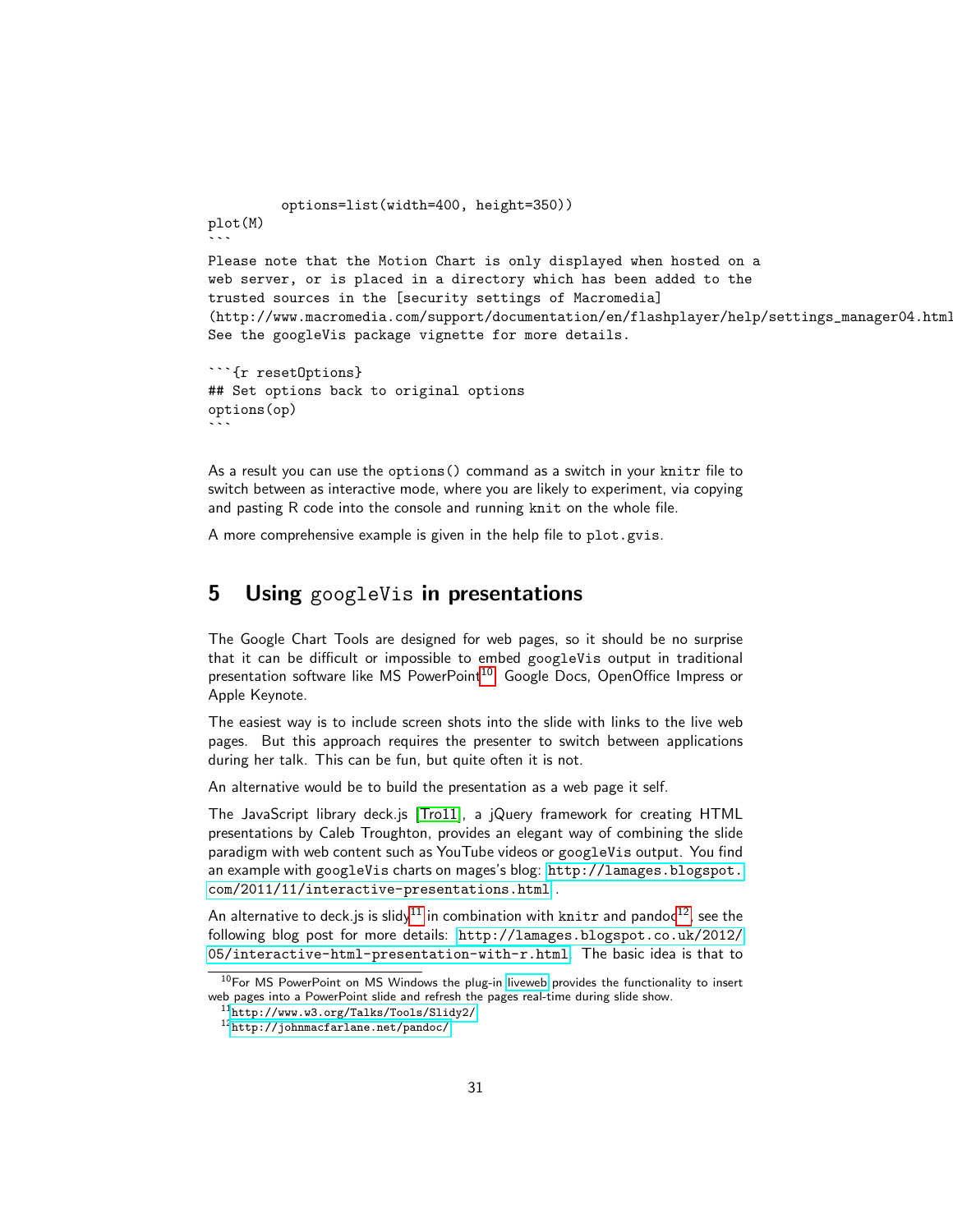

Figure 12: googleVis presentation with deck.js: [http://dl.dropbox.com/u/](http://dl.dropbox.com/u/7586336/blogger/deck.js/googleVis/index.html) [7586336/blogger/deck.js/googleVis/index.html](http://dl.dropbox.com/u/7586336/blogger/deck.js/googleVis/index.html)

create a Markdown file with knitr and to post-process the output with pandoc into a slidy HTML presentation.



Interactive charts and slides with R, googleVis and knitr

Markus Gesmann, Cambridge R user group meeting, 29 May 2012

Figure 13: googleVis presentation with slidy: [http://lamages.blogspot.co.](http://lamages.blogspot.co.uk/2012/05/interactive-html-presentation-with-r.html) [uk/2012/05/interactive-html-presentation-with-r.html](http://lamages.blogspot.co.uk/2012/05/interactive-html-presentation-with-r.html)

### <span id="page-31-0"></span>6 Beyond R

In this section we present ideas which go beyond the usual coding in R and are somewhat experimental.

### <span id="page-31-1"></span>6.1 Registering to catch events

Google visualisations can fire and receive events  $13$ . It exposes the following two JavaScript methods:

- google.visualization.events.trigger() fires an event,
- google.visualization.events.addListener() listens for events.

<span id="page-31-2"></span><sup>13</sup><http://code.google.com/apis/chart/interactive/docs/reference.html#addlistener>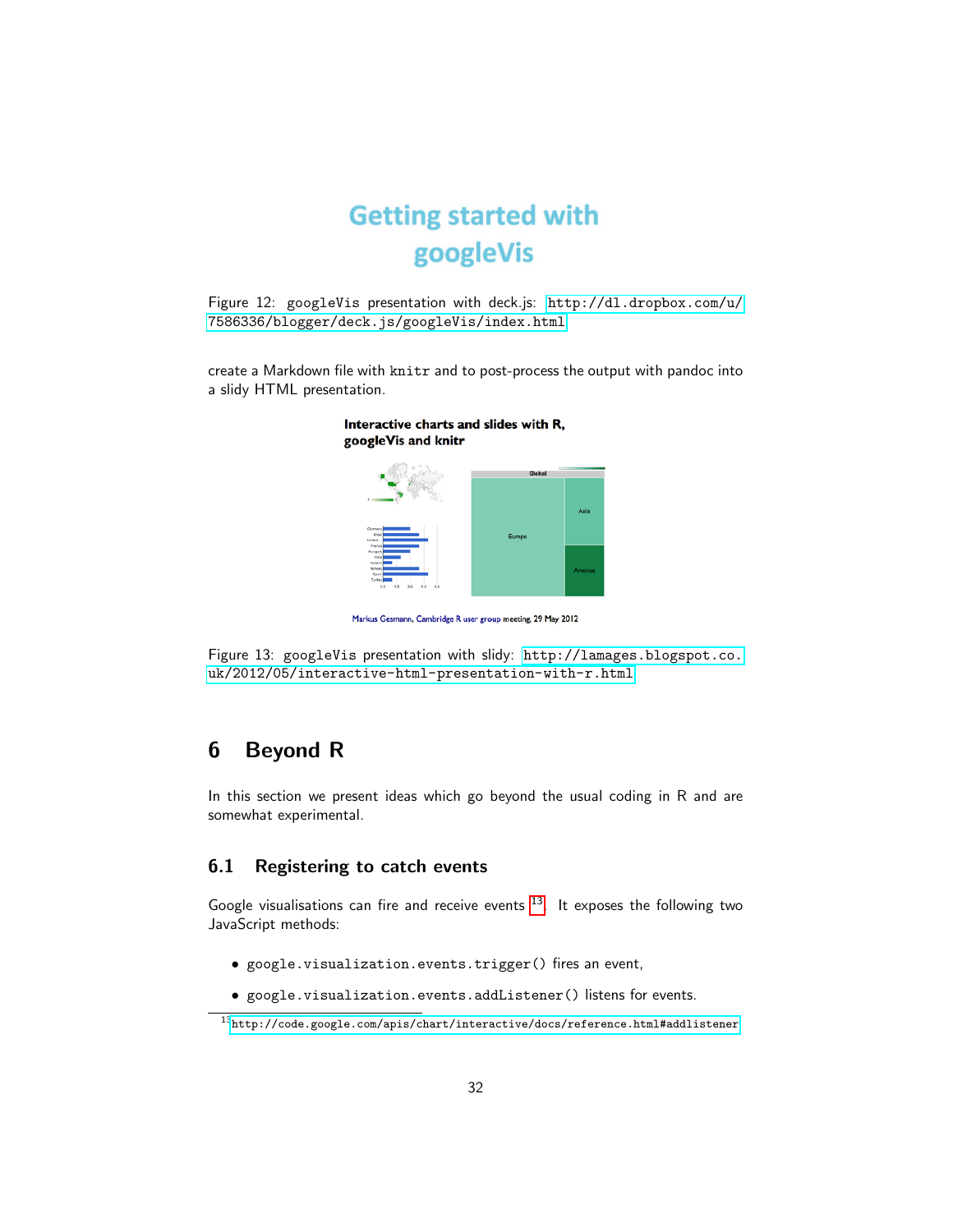Here is an example of registering to receive the selection event from the Google documentation:

```
var table = new google.visualization.Table(document.getElementById('table_div'));
table.draw(data, options);
google.visualization.events.addListener(table, 'select', selectHandler);
function selectHandler() {
  alert('A table row was selected');
}
```
We will only deal with this special case of a 'select' event of the 'addListner' method. This event is available for most visualisations and acts on user interactions, e.g. user selection clicks.

The 'addListener' method expects JavaScript code, which can be embedded into a gvis-object via options as (undocumented) parameter gvis.listener.jscode.

Here are some examples:

Look up the selected item in Wikipedia:

```
R> jscode <- "window.open('http://en.wikipedia.org/wiki/'
                    + data.getValue(chart.getSelection()[0].row,0)); "
R> J1 <- gvisGeoMap(Exports, locationvar='Country', numvar='Profit',
                   options=list(dataMode="regions", gvis.listener.jscode=jscode))
R> plot(J1)
```
In the same way we can use the code in other charts, e.g. org- or line chart:

```
R> plot(gvisOrgChart(Regions, options=list(gvis.listener.jscode=jscode)))
R> plot(gvisLineChart(Regions[,c(1,3)], options=list(gvis.listener.jscode=jscode)))
```
In the following more advanced example the selected value of a table is displayed in a message box:

```
R> jscode <- "
+ var sel = chart.getSelection();
+ var row = sel[0].row;
+ var text = data.getValue(row,1);
+ alert(text);
+ "
R> J2 <- gvisTable(Population, options=list(gvis.listener.jscode=jscode))
R> plot(J2)
```
For more details see the demo(EventListener) and [Google Chart Tools Reference.](https://developers.google.com/chart/interactive/docs/reference)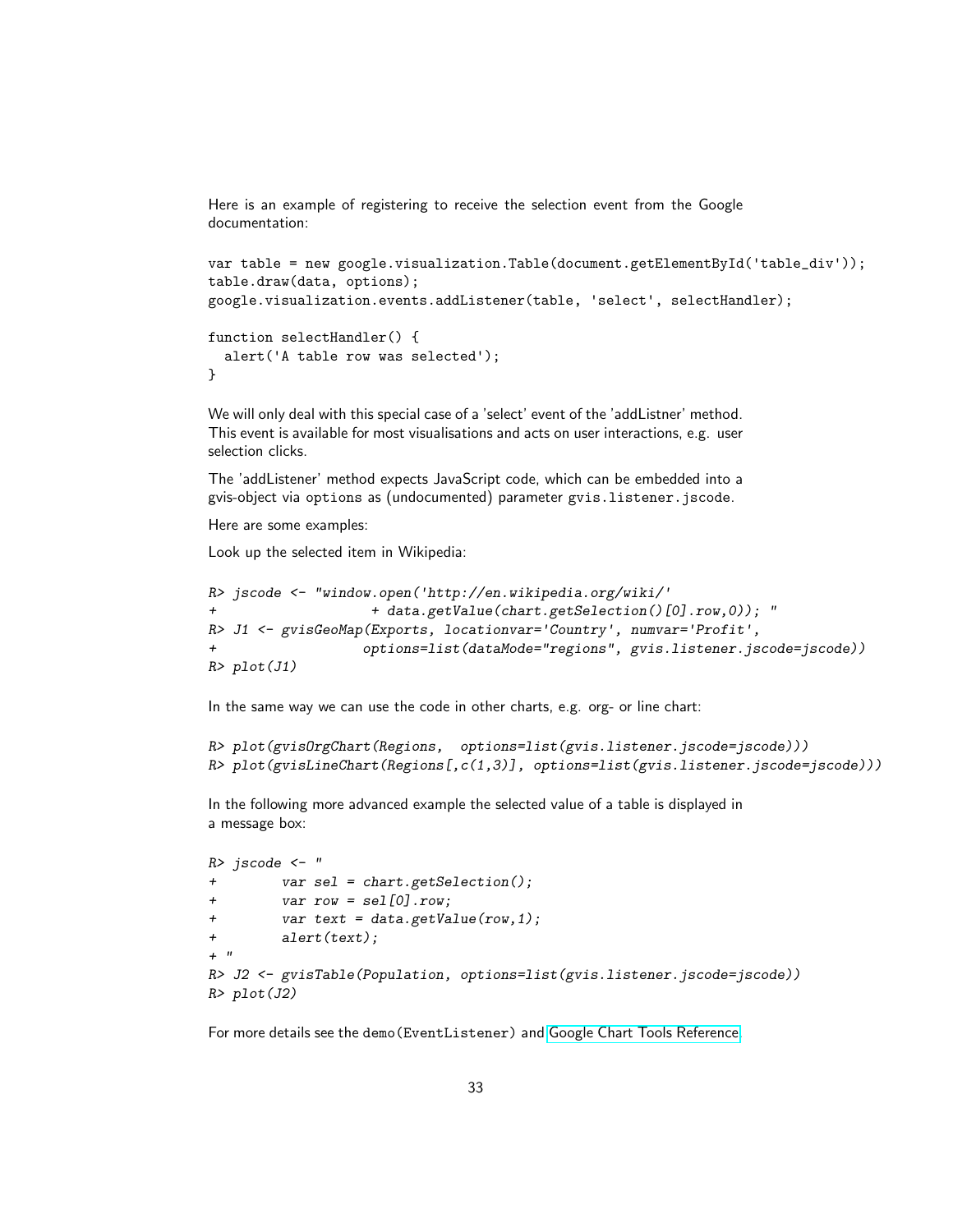### <span id="page-33-0"></span>7 Contact

### <span id="page-33-1"></span>7.1 Collaboration

Obviously, the package is work in progress and there are many other functions of the Google Chart Tools which are still untouched.

Please feel free to send us an email if you would like to be kept informed of new versions, or if you have any feedback, ideas, suggestions or would like to collaborate, our address is [rvisualisation@gmail.com.](mailto:rvisualisation@gmail.com)

### <span id="page-33-2"></span>7.2 Citation

Please cite R and googleVis if you use it in your work or publications. Use

```
R> citation("googleVis")
```
and

R> citation()

for bib-entries and information on how to cite the software.

### <span id="page-33-3"></span>7.3 Training and consultancy

Please contact us if you would like to discuss training or consultancy: [rvisualisa](mailto:rvisualisation@gmail.com?subject=Training-and-consultancy)[tion@gmail.com](mailto:rvisualisation@gmail.com?subject=Training-and-consultancy)

### <span id="page-33-4"></span>References

- <span id="page-33-6"></span>[Ben12] Henrik Bengtsson. R.rsp: R server pages. [http://CRAN.R-project.](http://CRAN.R-project.org/package=R.rsp) [org/package=R.rsp](http://CRAN.R-project.org/package=R.rsp), 2012. R package version 0.8.2.
- <span id="page-33-7"></span>[Bos12] Mike Bostock. Data-Driven Documents (d3.js), a visualization framework for internet browsers running JavaScript. <http://d3js.org>, 2012.
- <span id="page-33-9"></span>[Fou10a] Apache Foundation. Apache HTTP Server 2.2. [http://httpd.apache.](http://httpd.apache.org) [org](http://httpd.apache.org), 2010.
- <span id="page-33-5"></span>[Fou10b] Gapminder Foundation. Gapminder. <http://www.gapminder.org>, 2010.
- <span id="page-33-8"></span>[Fou10c] Open Source Geospatial Foundation. Openlayers: Free maps for the web. <http://www.openlayers.org/>, 2010.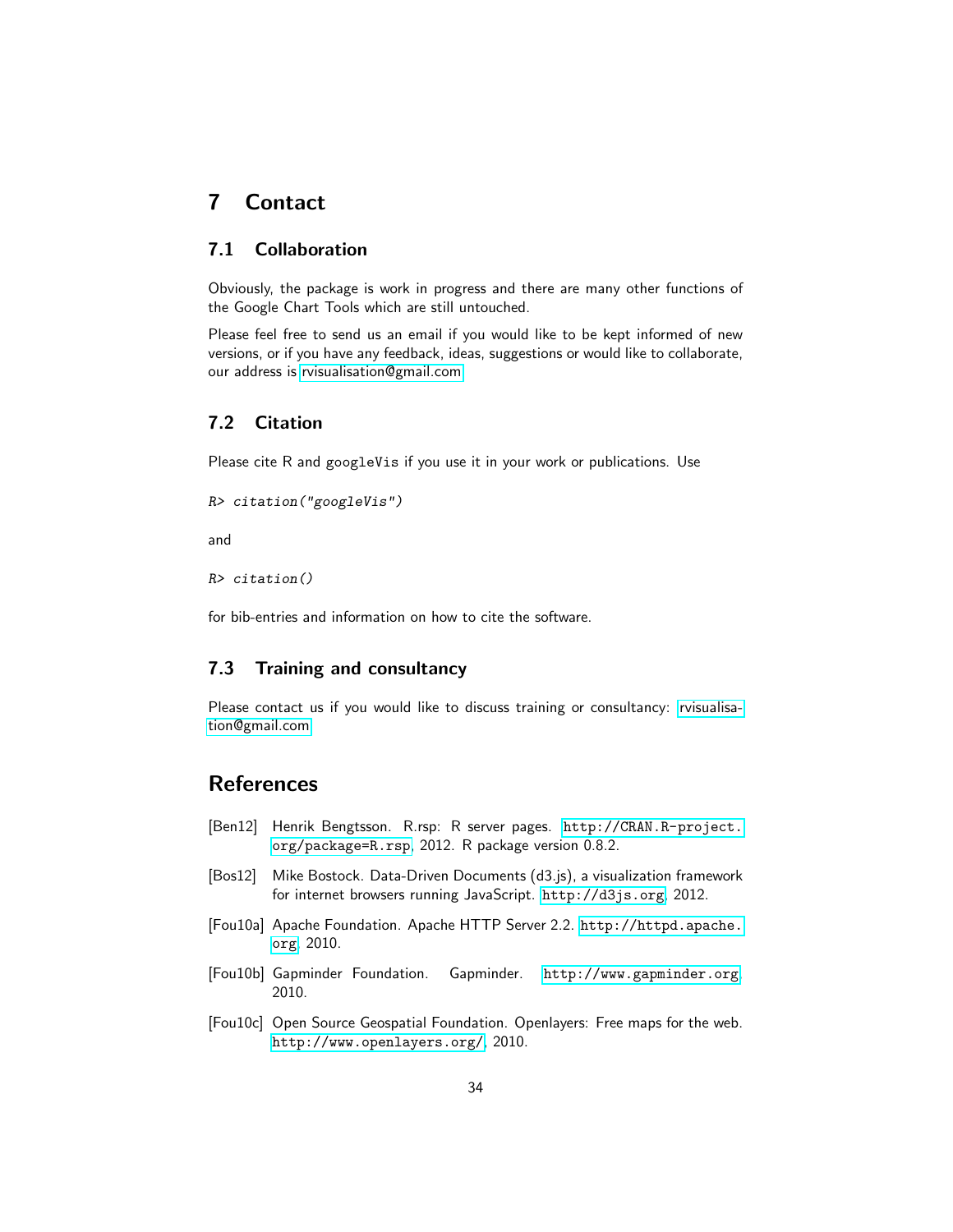- <span id="page-34-6"></span>[FR10] Ben Fry and Casey Reas. Processing an open source programming language and environment to create images, animations, and interactions. <http://processing.org/>, 2010.
- <span id="page-34-3"></span>[GdC11] Markus Gesmann and Diego de Castillo. Using the Google Visualisation API with R. The R Journal, 3(2):40–44, December 2011.
- <span id="page-34-2"></span>[GdC12] Markus Gesmann and Diego de Castillo. googleVis: Using the Google Chart Tools with R. [http://code.google.com/p/](http://code.google.com/p/google-motion-charts-with-r/) [google-motion-charts-with-r/](http://code.google.com/p/google-motion-charts-with-r/), 2012. R package version 0.3.2.
- <span id="page-34-13"></span>[Hor11a] Jeffrey Horner. brew: Templating framework for report generation. [http:](http://CRAN.R-project.org/package=brew) [//CRAN.R-project.org/package=brew](http://CRAN.R-project.org/package=brew), 2011. R package version 1.0-6.
- <span id="page-34-14"></span>[Hor11b] Jeffrey Horner. RApache: Web application development with R and Apache. <http://www.rapache.net/>, 2011.
- <span id="page-34-15"></span>[Hor12] Jeffrey Horner. Rook: Rook - a web server interface for R, 2012. R package version 1.0-8.
- <span id="page-34-12"></span>[Inc12a] Google Inc. Google API Terms of Service. [https://developers.](https://developers.google.com/terms/) [google.com/terms/](https://developers.google.com/terms/), 2012.
- <span id="page-34-1"></span>[Inc12b] Google Inc. Google Chart Tools. [https://google-developers.](https://google-developers.appspot.com/chart/interactive/docs/gallery) [appspot.com/chart/interactive/docs/gallery](https://google-developers.appspot.com/chart/interactive/docs/gallery), 2012.
- <span id="page-34-11"></span>[Inc12c] Google Inc. Google Motion Chart API. [https://google-developers.](https://google-developers.appspot.com/chart/interactive/docs/gallery/motionchart.html) [appspot.com/chart/interactive/docs/gallery/motionchart.](https://google-developers.appspot.com/chart/interactive/docs/gallery/motionchart.html) [html](https://google-developers.appspot.com/chart/interactive/docs/gallery/motionchart.html), 2012.
- <span id="page-34-8"></span>[Inc12d] Google Inc. Google Public Data Explorer. [http://www.google.com/](http://www.google.com/publicdata/home) [publicdata/home](http://www.google.com/publicdata/home), 2012.
- <span id="page-34-9"></span>[Inc12e] Google Inc. Google Visualisation Reference. [https://developers.](https://developers.google.com/chart/interactive/docs/reference) [google.com/chart/interactive/docs/reference](https://developers.google.com/chart/interactive/docs/reference), 2012.
- <span id="page-34-5"></span>[JG10] George Neusse John Glazebrook, Guenther Harrasser. Open flash chart. <http://teethgrinder.co.uk/open-flash-chart/>, 2010.
- <span id="page-34-10"></span>[JSO06] JSON.org. JSON. <http://www.json.org/>, 2006. RFC 4627 application/json.
- <span id="page-34-7"></span>[Lab10] UC Berkeley Visualization Lab. flare: Data visualisation for the web. <http://flare.prefuse.org>, 2010.
- <span id="page-34-0"></span>[Ros06] Hans Rosling. TED Talk: Hans Rosling shows the best stats you've ever seen. [http://www.ted.com/talks/hans\\_rolling\\_shows\\_the\\_best\\_](http://www.ted.com/talks/hans_rolling_shows_the_best_stats_you_ve_ever_seen.html) [stats\\_you\\_ve\\_ever\\_seen.html](http://www.ted.com/talks/hans_rolling_shows_the_best_stats_you_ve_ever_seen.html), 2006.
- <span id="page-34-4"></span>[RtICsg10] IBM Research and the IBM Cognos software group. Many eyes. [http:](http://www-958.ibm.com/software/data/cognos/manyeyes/) [//www-958.ibm.com/software/data/cognos/manyeyes/](http://www-958.ibm.com/software/data/cognos/manyeyes/), 2010.